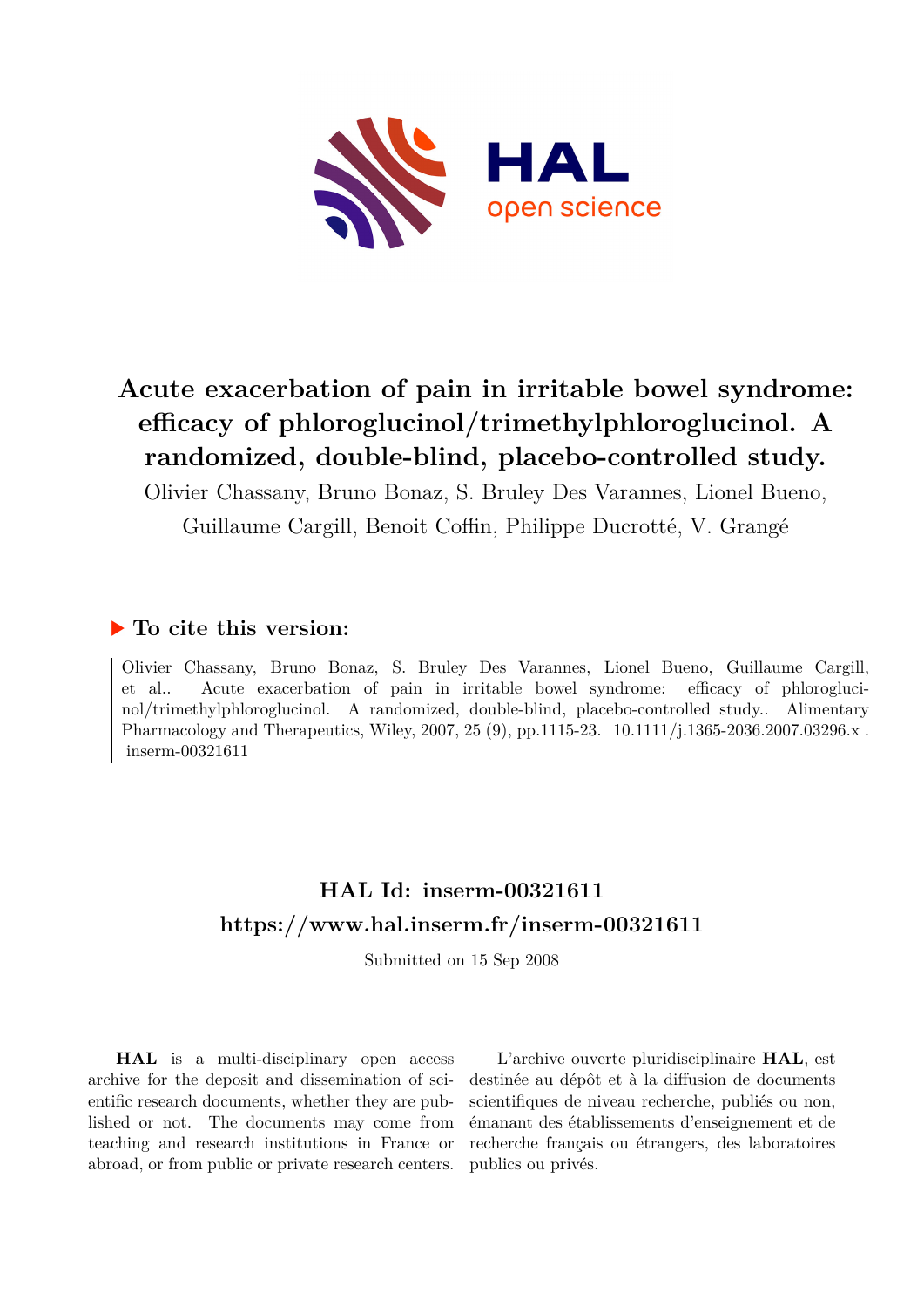## **Acute exacerbation of pain in irritable bowel syndrome: efficacy of phloroglucinol/trimethylphloroglucinol (P/TMP). A randomised, double-blind, placebo-controlled study.**

O Chassany MD, PhD (1), B Bonaz MD, PhD (2), S Bruley des Varannes MD, PhD (3), L Bueno MD, PhD (4), G Cargill MD (5), B Coffin MD, PhD (6), P Ducrotté MD (7), V Grangé MD (8).

(1) Département de la Recherche Clinique et du Développement, AP-HP, Hôpital Saint-Louis, Paris; (2) Département d'Hépato-Gastroentérologie, CHU Hôpital Nord, Grenoble; (3) Institut des Maladies de l'Appareil Digestif, CHU Hôtel Dieu, Nantes; (4) Neurogastroenterology Unit, INRA, Toulouse; (5) Centre d'Explorations Fonctionnelles Digestives, Paris; (6) Département de Gastroentérologie, Hôpital Louis Mourier, AP-HP, Colombes; (7) Département de Gastroentérologie et de Nutrition, CHU Hôpital Charles Nicolle, Rouen; (8) Département des Affaires Médicales, Laboratoire Cephalon, Maisons Alfort; France.

Correspondence and reprint requests: Dr Olivier Chassany Département de la Recherche Clinique et du Développement Assistance Publique – Hôpitaux de Paris Hôpital Saint-Louis, Carré historique 1 avenue Claude Vellefaux 75010, Paris, France Tel. +33 1 44 84 17 77 Fax +33 1 44 84 17 88 e-mail: [olivier.chassany@sls.aphp.fr](mailto:olivier.chassany@sls.aphp.fr)

Acknowledgements: The authors thank all the general practitioners who provided the material of this study.

Keywords: irritable bowel syndrome, randomised clinical trial, primary care, abdominal pain, antispasmodic agent, Phloroglucinol, placebo

Abbreviations:

- IBS Irritable Bowel Syndrome
- GPs General Practitioners
- VAS Visual analog scale
- P Phloroglucinol
- TMP Trimethylphloroglucinol

**The definitive version is available at www.blackwell-synergy.com**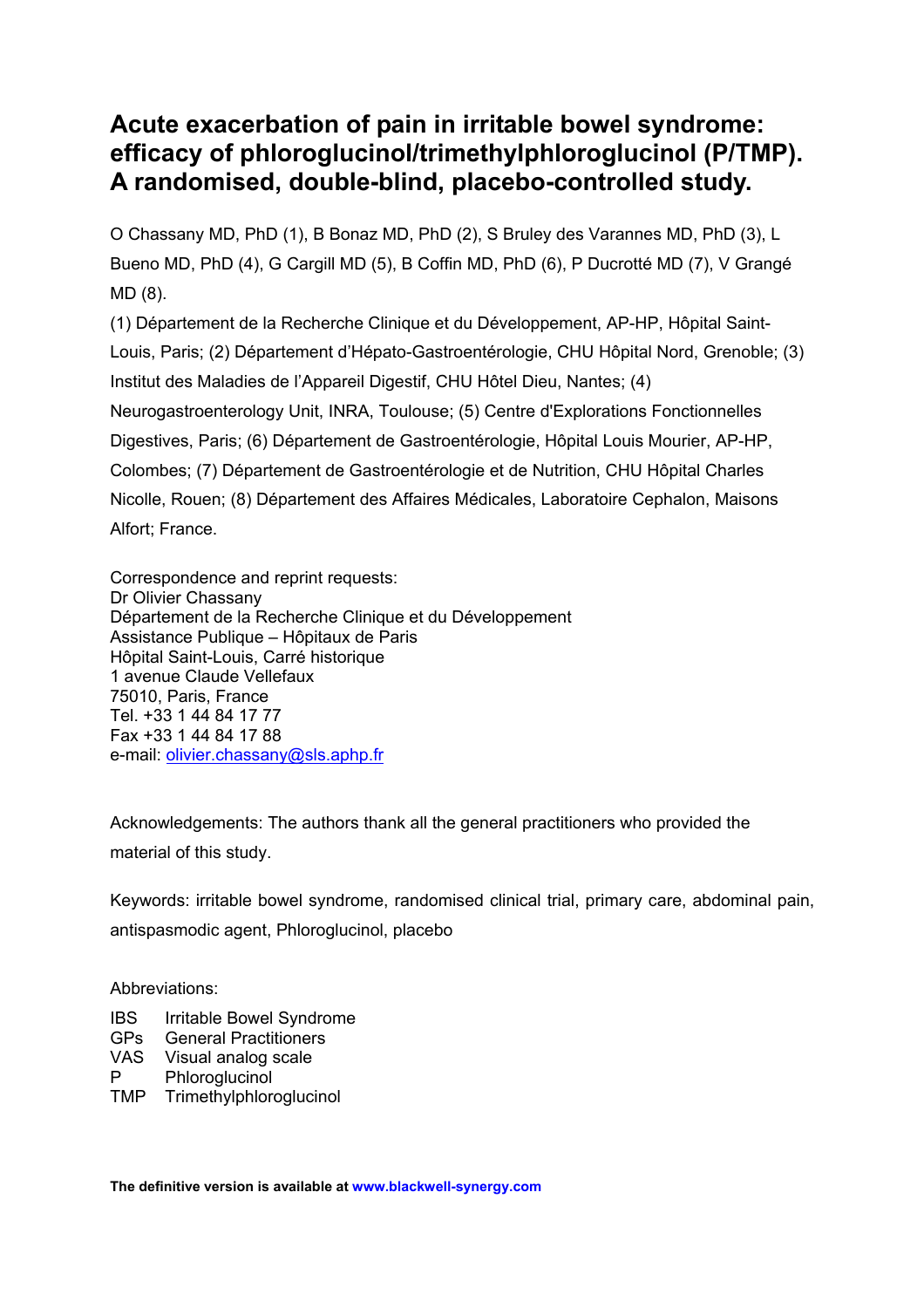## **Abstract**

**Background**: Abdominal pain is the predominant symptom in IBS patients. Phloroglucinol (P) and its methylated derivative (TMP) are antispasmodic agents acting on smooth muscle. **Aim**: To evaluate the efficacy of P/TMP on pain intensity during an acute exacerbation of pain of IBS over a one-week period treatment. **Methods**: IBS Rome II patients seeking medical advice for an acute exacerbation of abdominal pain were randomised to P/TMP (62.2mg P + 80mg TMP) 2 pills tid or placebo for 7 days. Patients were included if they had a pain with a minimal intensity of 40 on a 100 mm visual analog scale, and if pain occurred at least 2 days during the week previous inclusion. **Results**: 307 patients were included by 78 GPs. The intent to treat population included 300 patients, aged of 46.9±14.8 years (73% female). The relative decrease of pain intensity at day 7 was 57.8±31.7% vs. 46.3±34.7%  $(\Delta$ =11.5±3.8%, [CI<sub>95%</sub>: 4.0; 19.1], p=0.0029) and the percentage of patients with at least a 50% decrease of pain intensity was 62.3% vs. 47.0% (Δ=15.3±5.7%, [CI<sub>95%</sub>: 4.1; 26.5], p=0.0078) in P/TMP and placebo groups respectively. **Conclusions**: A one-week P/TMP treatment significantly reduces pain intensity in IBS patients consulting their GPs for pain exacerbation.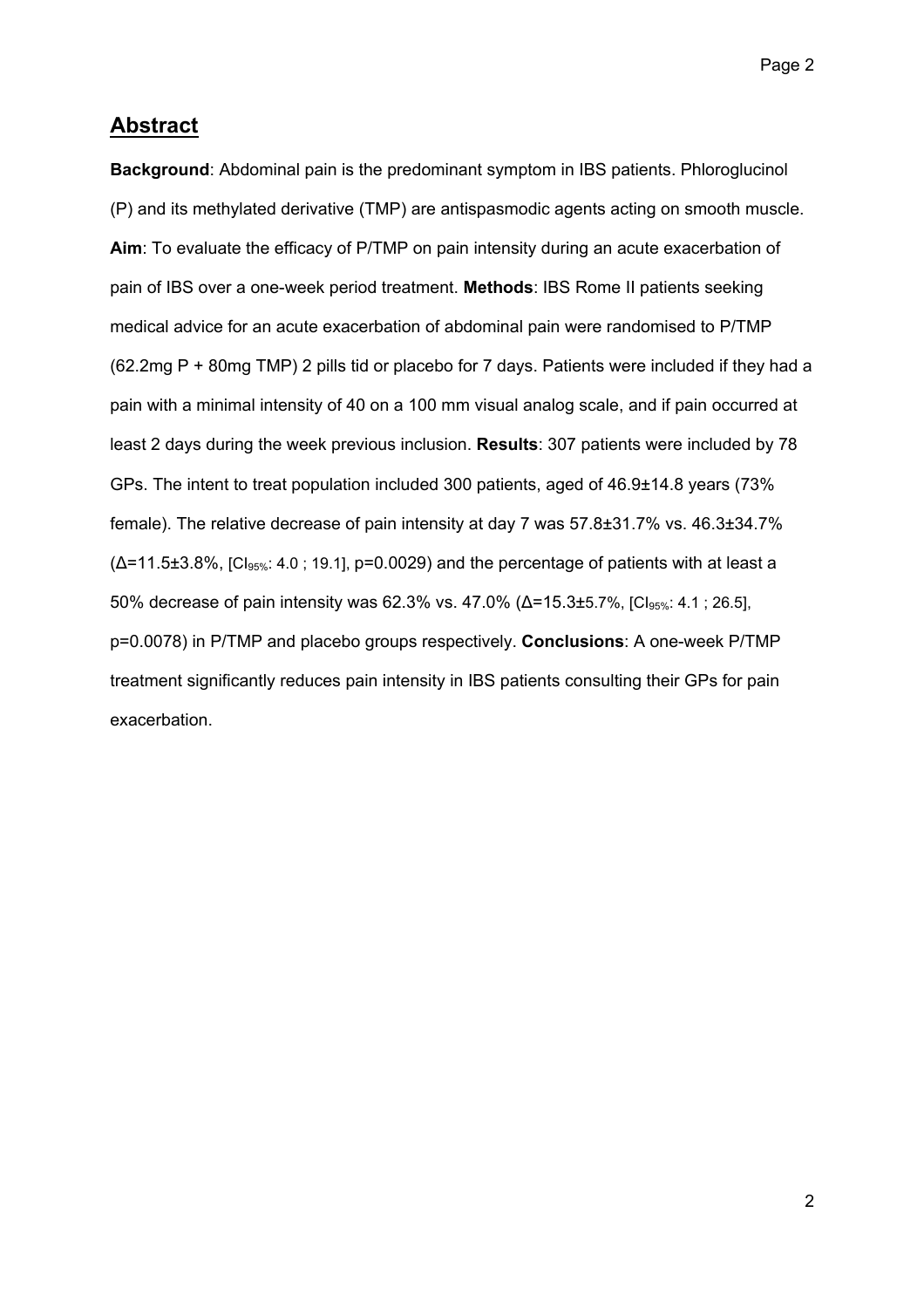## **Introduction**

Irritable bowel syndrome (IBS) is a chronic and frequent condition characterized by abdominal discomfort or pain associated with defecation and/or changes in bowel habit (diarrhea, constipation or alternating of both), more evident during acute pain episodes **<sup>1</sup>** . These symptoms fluctuate over time, typically with exacerbations associated with life stress events. During exacerbations, patient's expectation is a fast and significant improvement of abdominal pain, the main factor affecting health-related quality of life **<sup>2</sup>** .

The most recent theories regarding the pathogenesis of IBS have emphasized the role of visceral hypersensitivity as the source of pain **<sup>3</sup>** . Nevertheless, an increased or disorganized motor activity in the small bowel and/or the colon remains relevant to the generation of abdominal pain or discomfort. Manometric studies have shown that patients with diarrheapredominant IBS have more jejunal contractions during phase II of the migrating motor complex and postprandial than healthy subjects. In addition, there is a relationship between the occurrence of pain episodes and the onset of clusters of jejunal motor activity <sup>4-7</sup>. Kellow et al. have identified the coincidence of painful cramps with the passage of high amplitude pressure waves through the ileocecal region **<sup>7</sup>** . Pain episodes have been also related to altered colonic phasic contractions and some studies have provided evidence of increased responsiveness of the IBS colon, both to the effects of eating and to stress <sup>8</sup>. Moreover, while the normal colon is quiescent during sleep, sleep is often altered in IBS, with more periods of arousal and the colon is consequently more active **<sup>9</sup>** . It must be also pointed out that visceral pain and altered gut motility may depend upon altered motility reflexes resulting from increased sensitivity of the digestive tract **<sup>9</sup>** . Taken together, all these data provide rationale for the usefulness of antispasmodic agents in the short-term treatment of acute painful episodes.

Phloroglucinol (P) and its methylated derivative (TMP) are both antispasmodic agents acting on smooth muscle and devoted to treat abdominal pain. Based on glycerol-induced visceral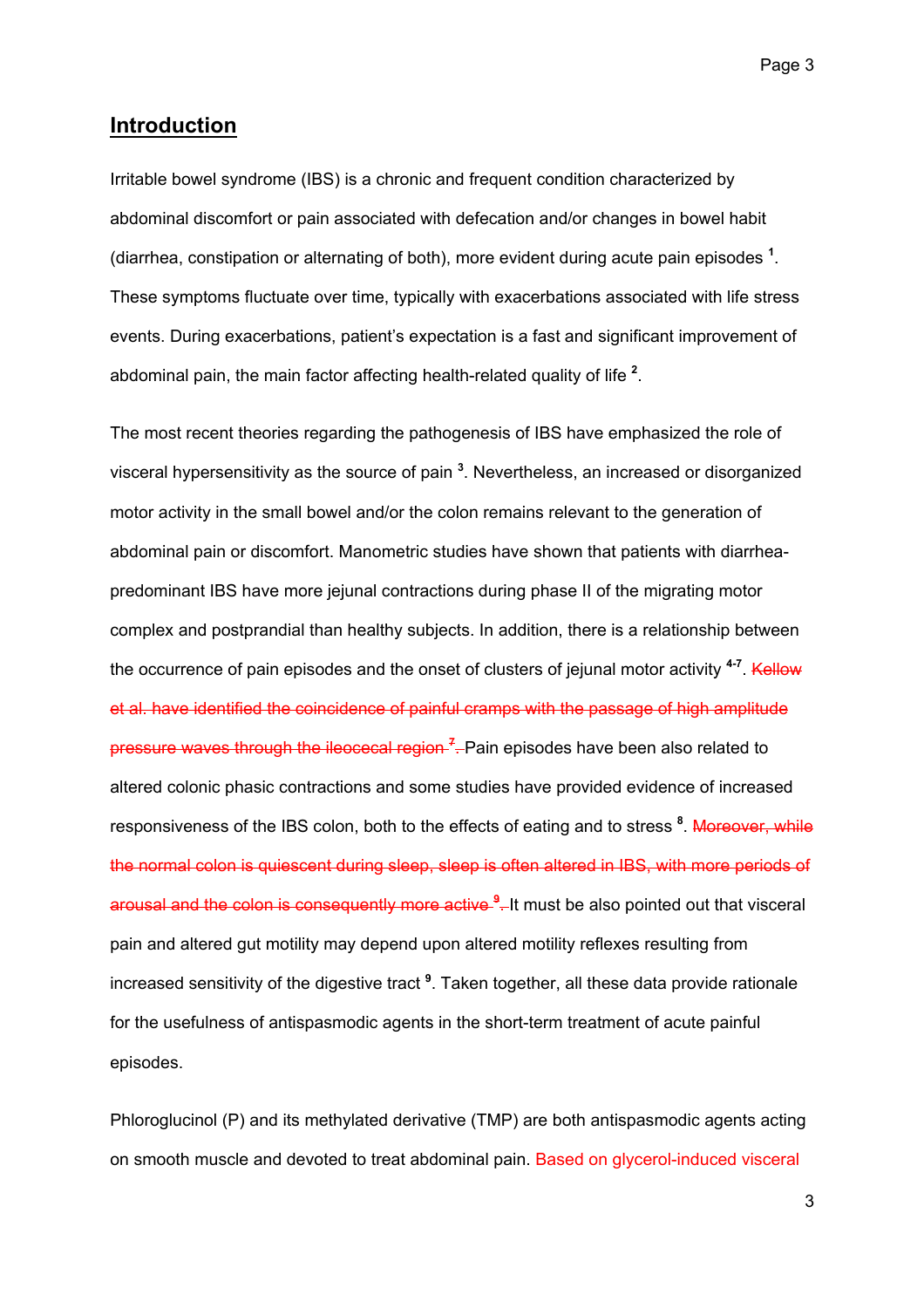pain model, animal studies suggested that P/TMP may modulate the release of prostaglandins and/or other inflammatory mediators such as nitric oxide (Bueno L et al, unpublished data). In IBS patients, P has been shown to reduce glycerol-induced abdominal pain and to inhibit colonic phasic contractions without affecting colonic tone **<sup>10</sup>**. P/TMP is also characterized by a rapid and potent spasmolytic activity, suggesting that it may have some efficacy to relieve pain particularly during acute pain episodes.

The aim of this randomised, double-blinded, placebo-controlled study was to test the efficacy of P-TMP in the treatment of an acute exacerbation of pain in IBS patients seen in a primary care practice.

## **Materials and Methods**

#### *Design*

This one-week randomised, multicenter, double-blinded, placebo-controlled trial was carried out by general practitioners (GPs) in France according to the recommendations for the Treatment of IBS **11-13**. Consecutive patients were recruited between December 2004 and July 2005.

The protocol was approved by the Saint-Louis hospital ethic committee according to the French bioethical law. Written informed consent was obtained from all patients before enrolment into the study.

## *Patients*

Eligible patients were male and female patients 18 to 75 years old who had IBS diagnosed using the Rome II criteria <sup>1</sup> and who consulted their GPs for an exacerbation of abdominal pain (pain requiring a fast relief by an adapted treatment). Patients were required to have a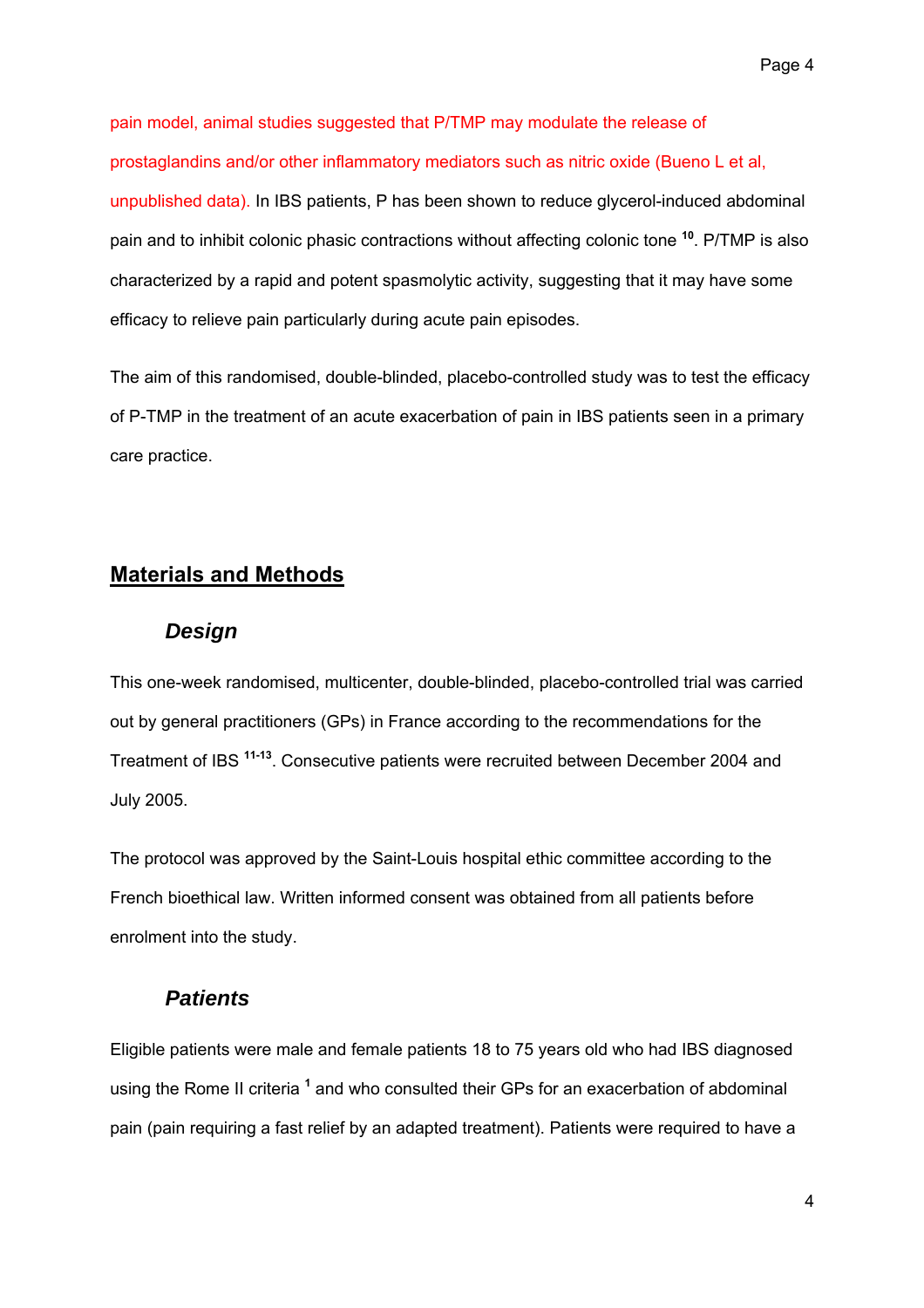pain intensity score between 40 and 80 mm on a 0-100 mm Visual Analog Scale (VAS) at the time of inclusion, and to report pain which occurred at least two days, consecutive or not, during the week previous inclusion.

Patients were not included if they had a COVI Anxiety Scale score greater than 7. The COVI Anxiety Scale has 3 items answered by the clinician, with a global score ranging from 0 to 12. The COVI Scale is used for describing the intensity of anxiety **<sup>14</sup>**. A COVI score over 7 indicates a pathological anxiety. Patients were not included if the duration of IBS was greater than 10 years, or if they had a significant gastrointestinal disorder other than IBS, or an unstable medical disorder. Patients were also not included if they have had P/TMP in the month prior to the study. A stable antidepressant or anxiolytic treatment was allowed if started at least respectively one month or two weeks before inclusion.

#### *Treatments*

Patients were randomised to receive for one week either P/TMP (62.2 mg phloroglucinol + 80 mg TMP) 2 pills tid daily (Spasfon<sup>®</sup>; Cephalon, France) or an identical placebo. Patients were allowed to take twice daily 2 additional pills in case of insufficient pain relief. Neither the patients nor the study investigators were aware of the treatment assigned. A stable concomitant antispasmodic agent was allowed if started more than one week before inclusion.

#### *Data collection*

Patients had 2 visits at baseline and day 7. Medical history and current medication were recorded at baseline. Pain intensity was recorded by the patient at baseline and day 7 during the visit with the investigator, and during the one-week treatment on a daily diary, using a VAS ranging from 0 to 100 (maximal pain). Pain relief was daily assessed using a five point scale (Likert scale: 0=none, 1=slight, 2=moderate, 3=a lot, 4=complete). Study medication accountability was also recorded daily by the patient. Adverse events were recorded at day 7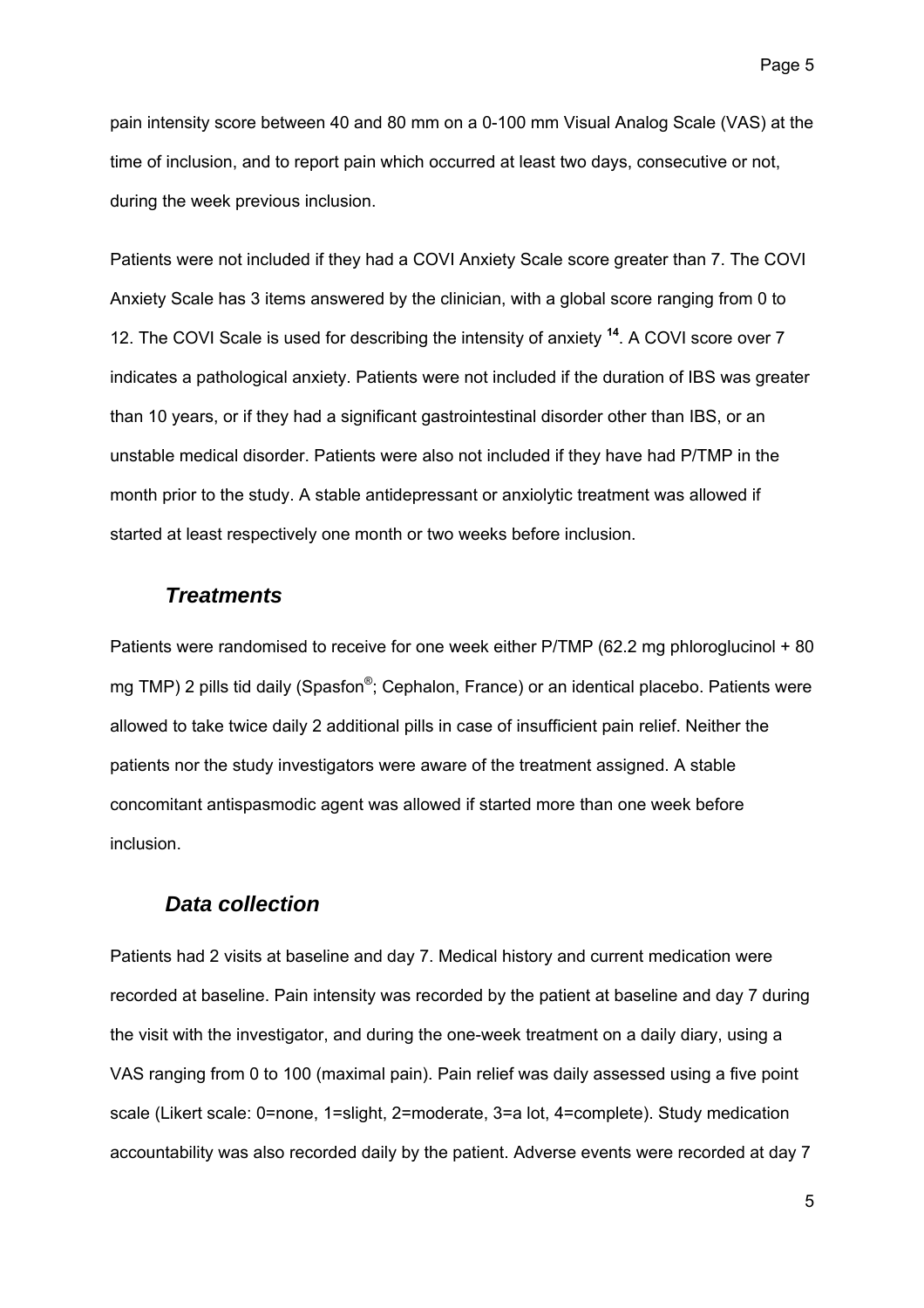by the investigator.

#### *Endpoints*

The primary efficacy endpoint was the relative decrease of pain intensity (PI) recorded by patients between baseline and day 7 [(PI<sub>7</sub>-PI<sub>Baseline</sub>)/ PI<sub>Baseline</sub>)]. Secondary endpoints included the daily pain intensity and daily pain relief recorded by the patients on a diary, the number of responders (patients having at least a 50% decrease of pain intensity from baseline), the number of patients requiring an additional intake of pills, the total number of pills consumed, and adverse events.

#### *Statistical analysis*

Assuming that there would be a 30% decrease of pain intensity in the placebo group between baseline and day 7, we calculated that 302 patients were needed to detect a crude difference of 15% for this primary endpoint between placebo and P/TMP, with a power of 90% at the  $\alpha$ =0.05 significance level. Consequently, 340 patients were needed to allow for a 10% dropout rate.

The analysis of efficacy was performed according to the intent-to-treat principle. All patients enrolled, having taken at least one dose of study medication, and having at least one efficacy assessment of the primary endpoint, were included in efficacy analysis. Analysis of safety was conducted by including all patients who had received at least one dose of study medication.

Categorical variables were described using frequencies and percentages and their distributions were compared between treatment groups, using the chi-square test or Fisher exact test. Continuous variables were summarized using mean and standard deviation. Their distributions were compared between treatment groups using Wilcoxon test. The variation of pain intensity between baseline and day 7 (the primary endpoint) was compared between the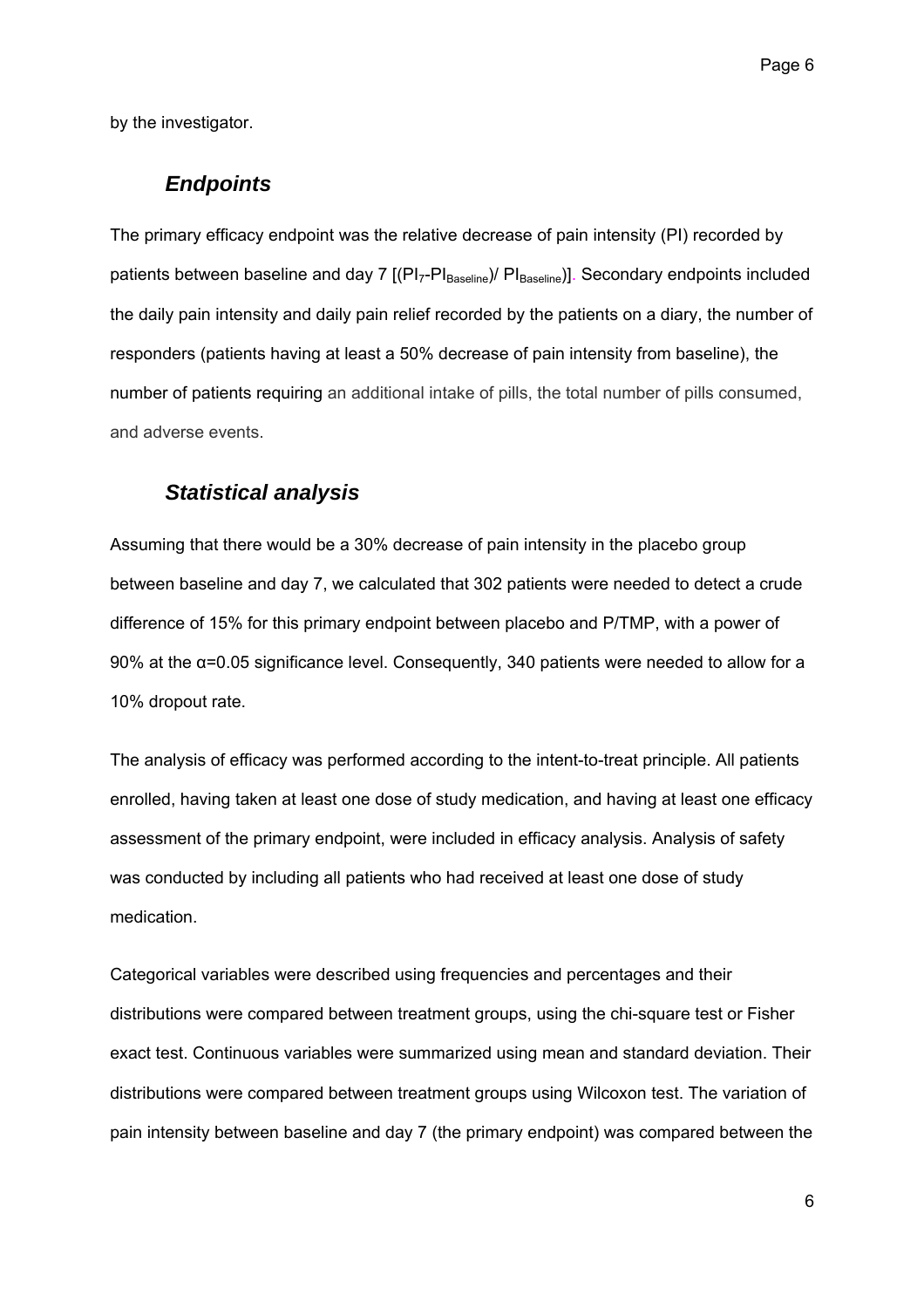two groups using an analysis of variance. The explicative covariate was the treatment group. A patient was defined as responder if he/she had a decrease of at least 50% of his/her pain intensity at day 7 compared to baseline. The rate of responders was compared between the placebo and the P/TMP groups using a Chi-square test.

The daily pain assessment was analyzed using a repeated-measure variance analysis to search for a treatment effect and a time effect. Area under the curve calculated from the daily VAS values, reflecting pain intensity over the 7-day treatment period were compared between the two groups using Wilcoxon test. The effect of the treatment was considered persistent when a patient became and remained responder until day 7 (i.e. at least 50% of pain intensity decrease from one daily assessment compared to baseline).

In case of missing value for the primary endpoint, the last value recorded in the patient daily diary was used, if it was recorded after day 5. In case of missing value for the values recorded daily in the patient diary, the precedent or the following value was used if the number of missing values was not greater than 2.

Multivariate logistic regression analysis, adjusted on treatment, using likelihood ratio test, was used to look for factors measured at baseline which were independently predictive of response. Variables proposed for this analysis were age, sex, pain frequency, trigger factors (meal, anxiety, gynecologic event, gastroenteritis), pain at baseline duration of symptoms, COVI scale score and additional pills intake. Results were expressed as Odds Ratio (OR) with a 95% confident interval (CI).

### **Results**

#### *Characteristics of the patients*

Three hundred and seven patients were included; 155 patients were randomly assigned to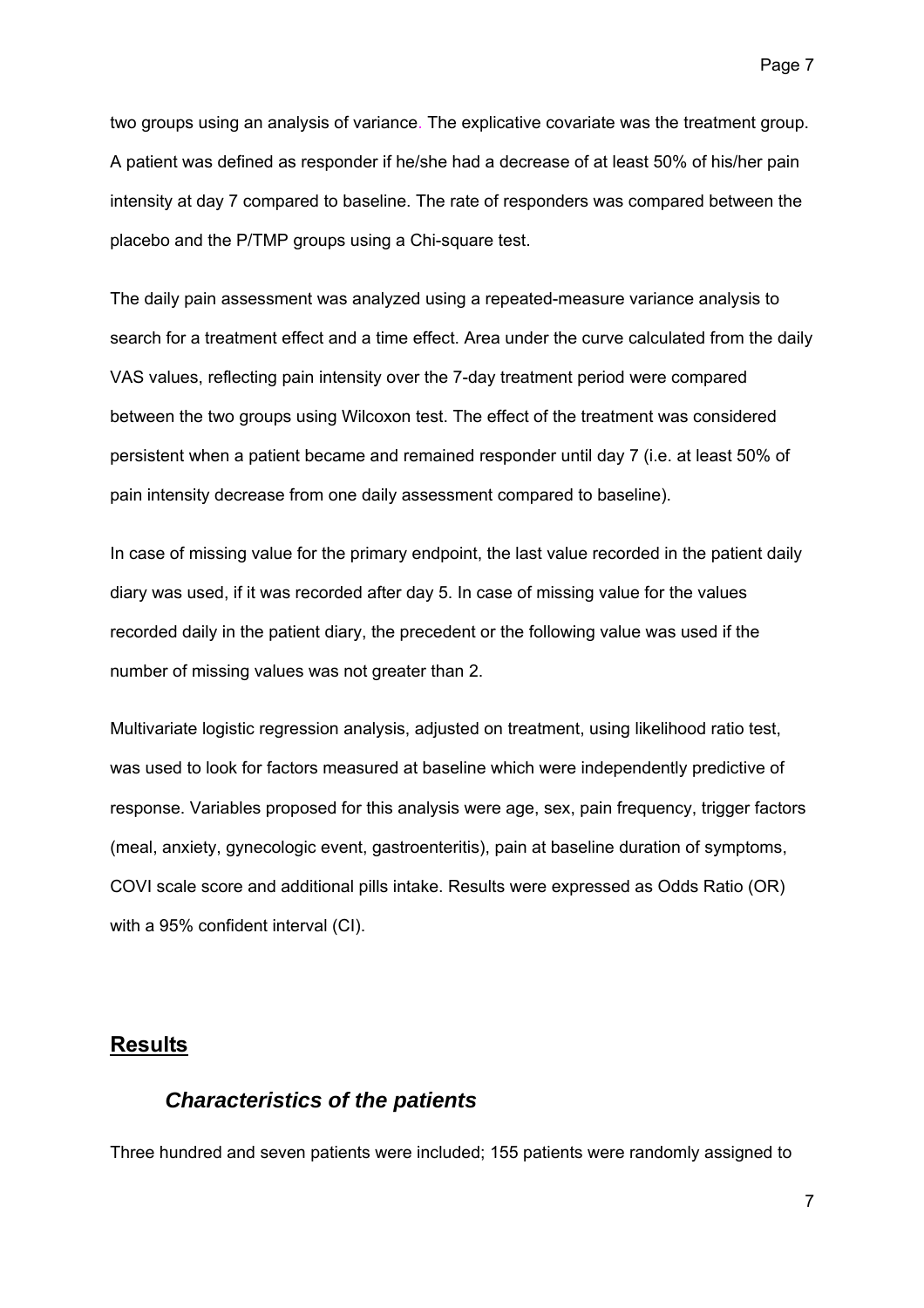receive P/TMP and 152 patients to receive placebo (Figure 1). Three patients did not receive the treatment and were dropped out of all analyses. Four other patients were dropped out of the intent to treat analysis of efficacy.

Consequently, 300 treated patients were included in the intent to treat analysis. Their mean age was 46.9 ± 14.8 years, and 73% were women. All patients fulfilled IBS Rome II criteria. All of them had a history of abdominal pain or discomfort, and at least 2 among the 3 following criteria: abnormal stool frequency (89% of patients), abnormal stool consistency (82%), and symptom relief by exoneration (86%). The abdominal pain intensity recorded on VAS at baseline was  $61.9 \pm 8.7$  mm. The mean duration of IBS symptoms was  $3.8 \pm 2.8$ years. A majority of patients had several other symptoms commonly associated with IBS such as bloating (Table 1). Seventy seven patients (25.7%) were treated with antispasmodic agents. Comparability of the two treatment groups was confirmed for all socio-demographic and clinical baseline characteristics, particularly pain intensity, illness duration and diagnostic criteria (Table 1).

### *Efficacy*

All endpoints showed a greater decrease of abdominal pain severity in patients treated with P/TMP.

The relative decrease of pain intensity between baseline and day 7 (primary endpoint) was 57.8  $\pm$  31.7% in the P/TMP group versus 46.3  $\pm$  34.7% in the placebo group, with a difference of 11.5  $\pm$  3.8% [CI<sub>95%</sub>: 4.0; 19.1], p=0.0029 (Table 2). The rate of responders was significantly greater in patients treated with P/TMP, than in patients treated with placebo, respectively 62.3% versus 47.0%, with a difference of  $15.3 \pm 5.7\%$  [Cl<sub>95%</sub>: 4.1; 26.5], p=0.0078 (Table 2 Figure 2).

The decrease of daily pain intensity was higher in the P/TMP group than in the placebo group starting from day 1, the difference being significant at day 4 (p=0.007), day 5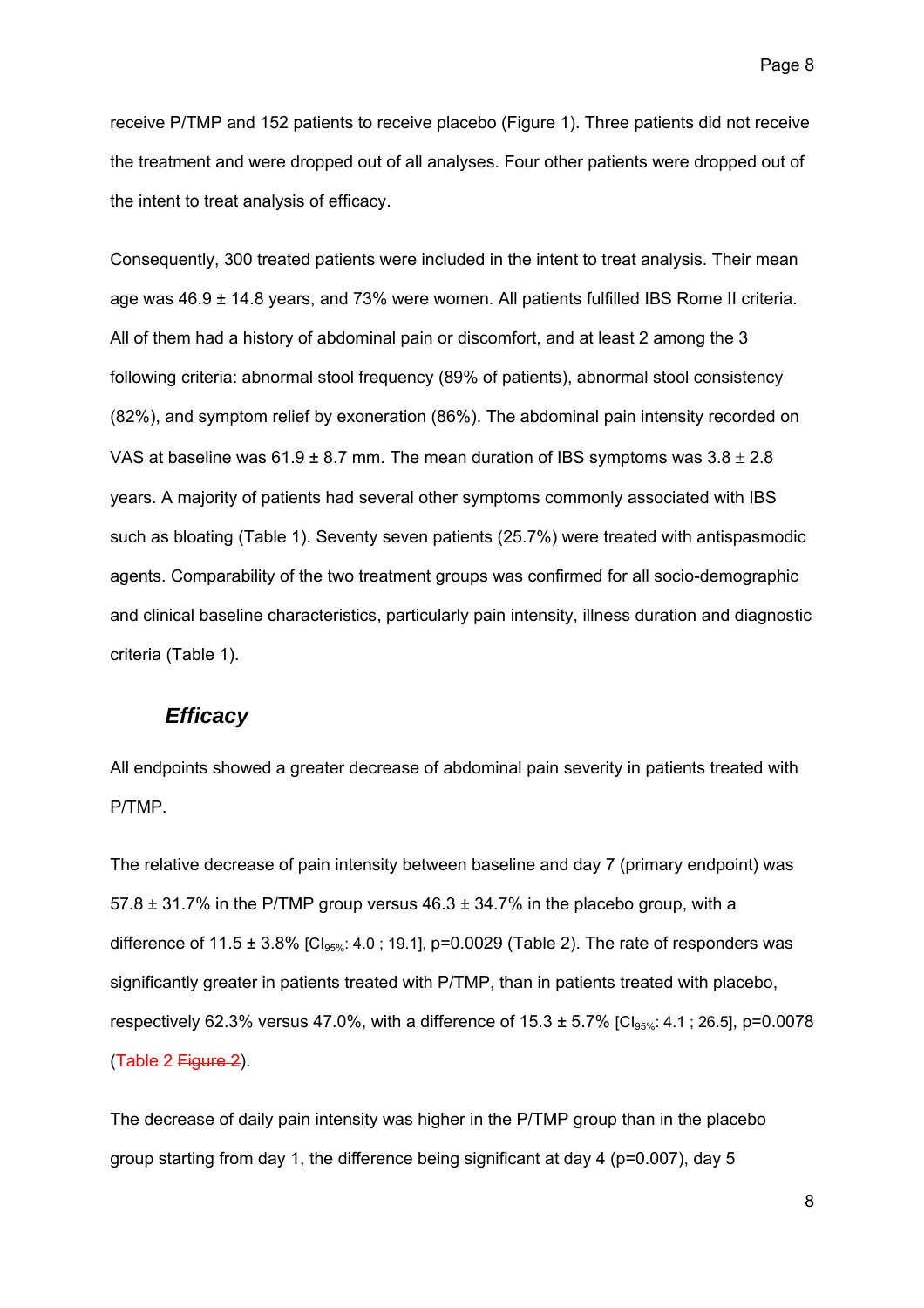( $p=0.013$ ), and day 7 ( $p=0.030$ ) (Figure  $2\frac{3}{2}$ ). The repeated-measure variance analysis carried out in 289 evaluable patients confirmed these results showing a significant treatment effect (p=0.015) and time effect (p<0.0001), without time-treatment interaction. Finally, area under the curve from the daily VAS values, reflecting pain intensity over the 7-day treatment period was also smaller in the P/TMP group than in the placebo group: respectively  $211 \pm 98$ versus 239 ± 107 mm.day, p=0.017. A higher percent of patients had a persistent treatment effect (i.e. patients having at least a 50% decrease of pain intensity at one daily assessment compared to baseline, and remaining daily such responders until day 7): 47.3% in the P/TMP group versus 33.3 % in the placebo group, with a difference of  $14.0 \pm 5.7\%$  [Cl<sub>95%</sub>: 2.7; 25.2], p=0.015.

The daily pain relief assessment was in favour of P/TMP compared to placebo, the difference being significant from day 3 to day 7 (repeated-measure variance analysis) (Figure 3 4).

Searching for factors associated with pain relief at day 7 the multivariate logistic regression analysis showed that P/TMP treatment (OR: 2.0; 95% CI: 1.2-3.4; p=0.005), and pain triggered by meals (OR: 1.9; 95% CI: 1.2-3.3; p=0.013) increased the likelihood of a good response.

A subgroup analysis was performed among the 77 patients who had a concomitant antispasmodic agent at baseline. A trend in favour of the P/TMP group was still observed, although differences of pain intensity decrease between baseline and day 7 did not reach the significance level: 47.0 ± 31.3% (P/TMP) vs. 34.2 ± 31.6% (placebo), p=0.078.

#### Per-protocol analyses showed similar differences (Figure 2).

No significant difference was observed regarding the number of pills taken per day (5.7  $\pm$  1.3 versus  $5.9 \pm 1.4$ ,  $p = 0.24$ , respectively in P/TMP and placebo groups), the proportion of patients who took additional pills (67% versus 64%,  $p = 0.716$ ), and the number of additional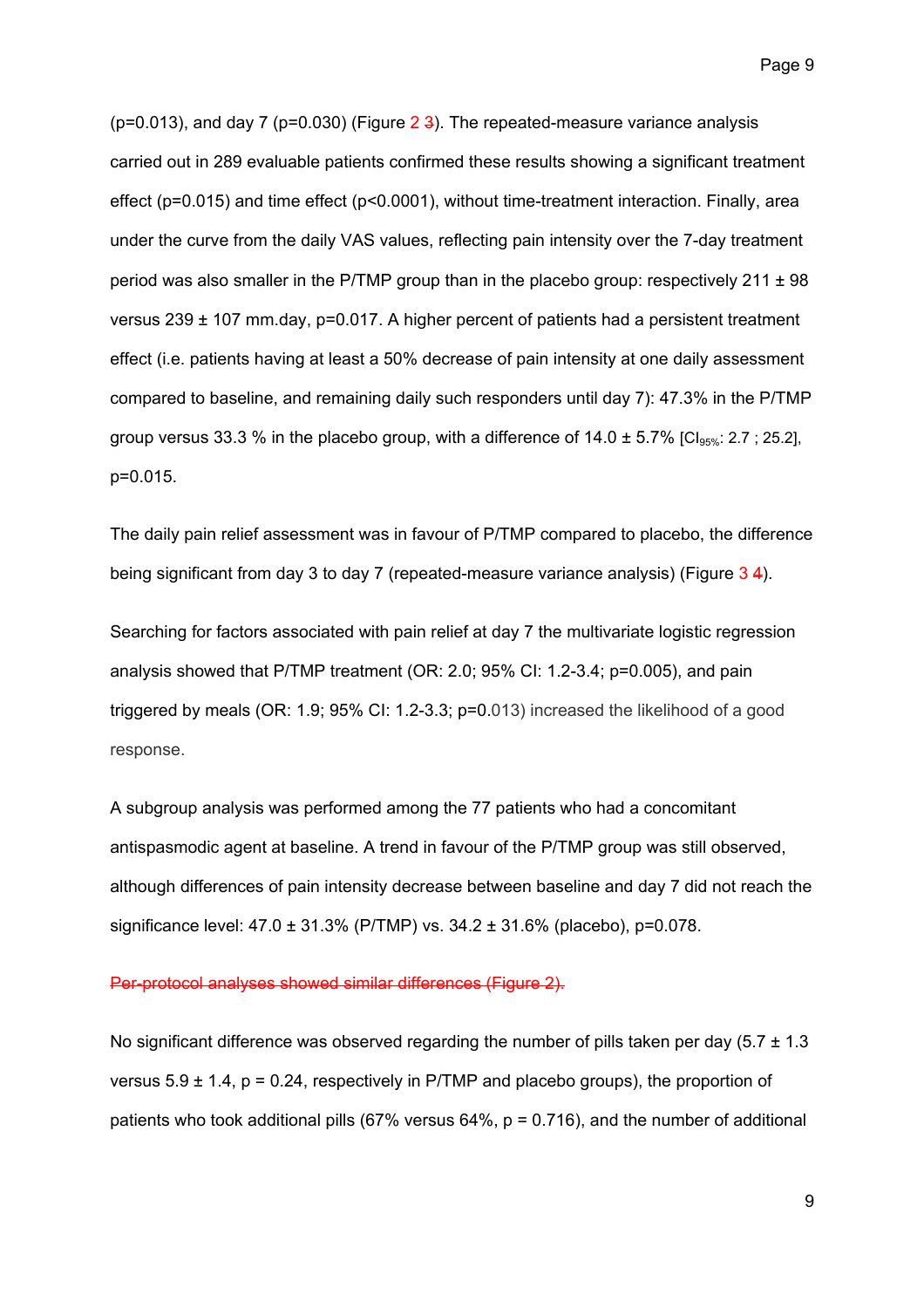pills through the 7-day period (respectively  $3.0 \pm 6.1$  versus  $3.9 \pm 8.0$ , p=0.371).

#### *Safety*

Frequency and severity of adverse events (AE) were not different between the two treatment groups. The percentage of patients who had at least one AE was 9% (14 patients / 23 events) in the P/TMP group and 7% (10 patients / 11 events) in the placebo group (p=0.53). No AE was considered as serious to stop the treatment. Only two AE were considered possibly related to the treatment: aggravated constipation, flatulence and abdominal pain in one patient (P/TMP), and nausea in one patient (placebo).

## **Discussion**

The study aimed to test the efficacy of P/TMP as a symptomatic treatment for the relief of abdominal pain intensity during an acute exacerbation of IBS over a one-week period of treatment. Our objective differs of previously published trials devoted to IBS, in which the primary endpoint was the possible modification on the medium term of the natural history of IBS by a treatment given daily for at least four weeks in order to decrease not only the intensity but also the frequency of abdominal pain episodes. Indeed, IBS is a chronic syndrome characterized by recurrent abdominal pain episodes. Therefore, short term clinical trials, lasting only few days are considered of limited clinical relevance to conclude that the treatment is effective to improve IBS **<sup>15</sup>** and one to three months is the recommended trial duration to achieve a good compromise between the time needed to assess efficacy and the time to reach the recession of a placebo effect **<sup>11</sup>**. IBS is characterized during its cyclic evolution by abdominal pain/discomfort exacerbations lasting for less than a week **16, 17**. It was also suggested that antispasmodics are better used on an as-needed basis for pain, distension or bloating exacerbation **<sup>18</sup>**. A design of treatment trials committee recently recommended innovative trial design to evaluate short-course treatment after symptom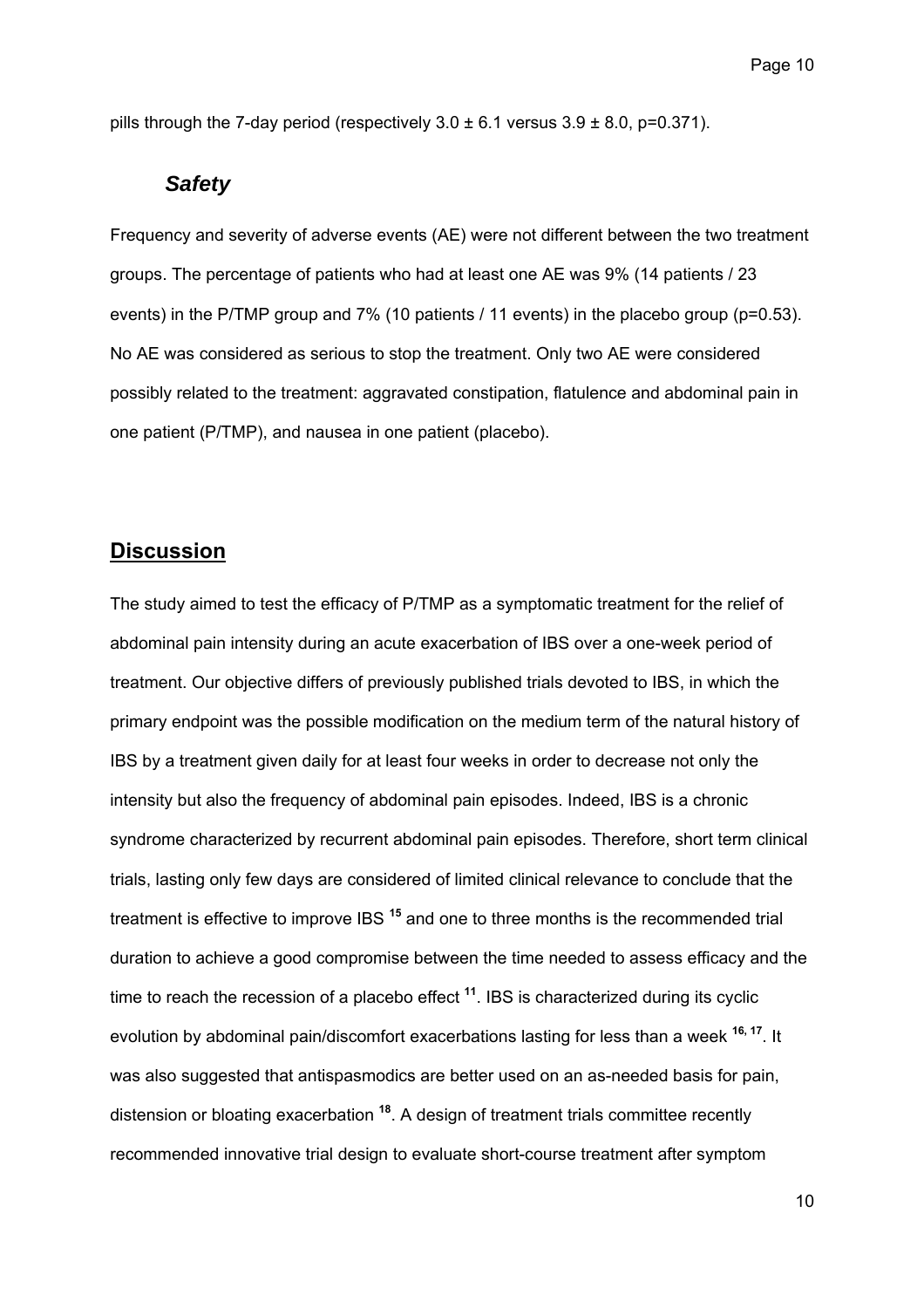recurrence **<sup>19</sup>**.

During such exacerbations, IBS patients seek medical advice to receive a treatment able to provide a quick and significant improvement of abdominal pain. This study was carried out to assess if P/TMP, an antispasmodic agent, was able to provide such a fast significant relief. To achieve this goal, the symptomatic efficacy of P/TMP was compared to that of placebo over a one-week period of treatment with study conditions as closed as possible to real-life management of IBS patients in a primary care practice. To our knowledge, this is the first study with such a design, focusing on the relief of exacerbation of painful symptoms.

Several meta-analysis or reviews have already reviewed the symptomatic efficacy of antispasmodics in IBS **20-22**. These trials are characterized by a low methodological quality and the heterogeneity of the populations recruited in these trials, leading to contradictory conclusions **<sup>23</sup>**. Antispasmodic efficacy to improve abdominal pain in IBS remains a matter of debate. To avoid these methodological criticisms, our study was designed in accordance with the "Points to consider" on the evaluation of drugs for the treatment of IBS and followed the recommended criteria for methodological good quality **11-13**. Our study was designed a randomised, double-blinded, placebo-controlled parallel trial and patients were enrolled both if they fulfilled Rome II IBS criteria <sup>1</sup> and if they suffered from an exacerbation of their abdominal pain when entering into the trial. The primary endpoint was abdominal pain intensity reduction using a well-established scale. Obviously, in this condition the patient is the best expert to judge the relief of his/her symptoms **12, 24**.

The definition of responder was based on a 50% reduction in pain intensity **<sup>11</sup>**. Moreover, a sufficient sample size calculated on a priori hypotheses, the low number of patients lost to follow-up (1% of treated patients) and the comparability of the two treatment groups for all baseline characteristics were also important points to consider for the quality of this trial.

When analyzing the results of a trial, one needs to consider not only the statistical

11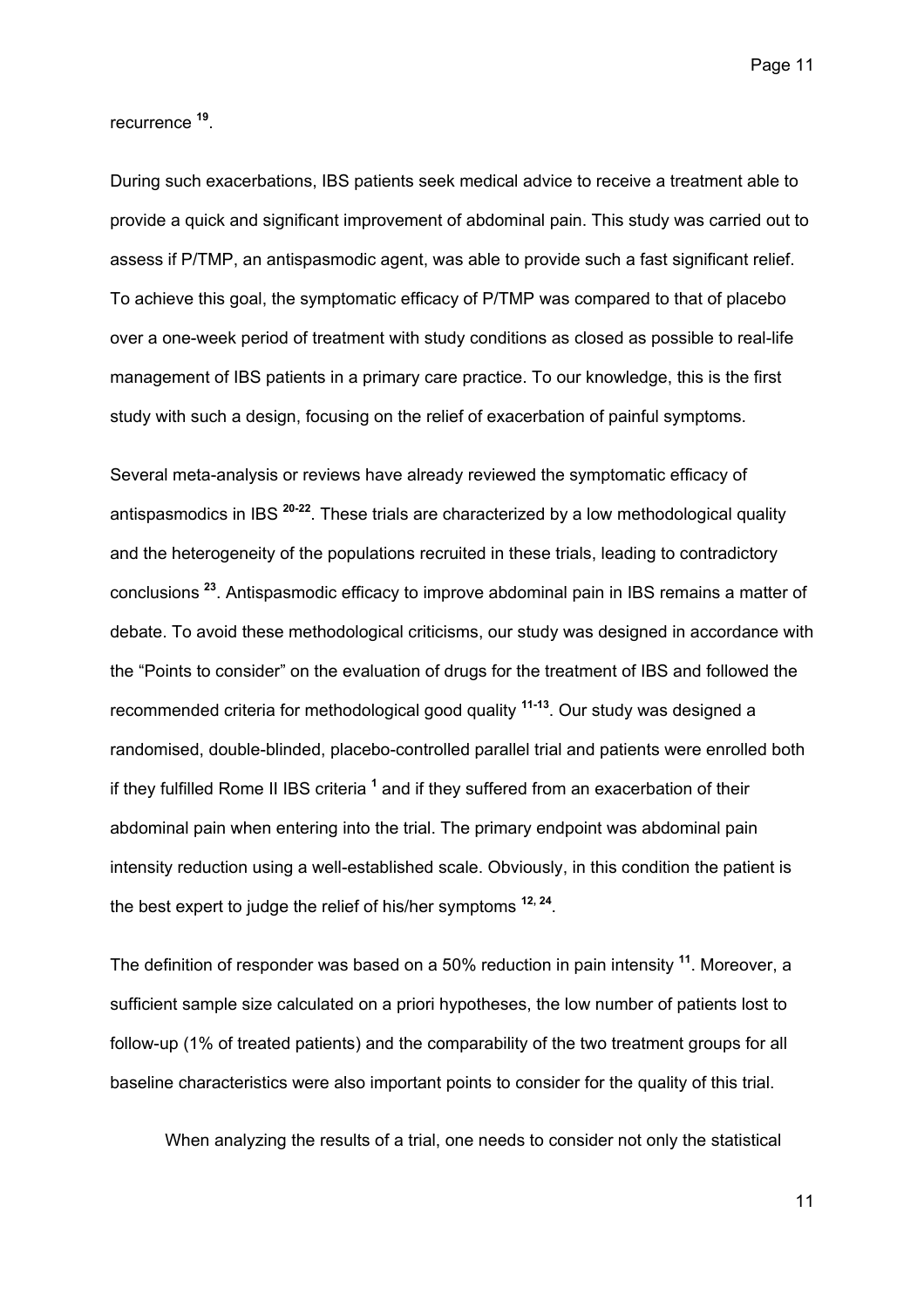significance of the results but also the clinical relevance of the study. This must be assessed in considering the effect of the treatment on the primary endpoint, i.e. the reduction of pain intensity. We have shown a greater reduction of abdominal pain intensity in patients treated with P/TMP with a relative reduction of pain intensity between baseline and day 7 of 57.8  $\pm$ 31.7% in P/TMP group. In the placebo group, the reduction was significantly lower, 46.3  $\pm$ 34.7% (p=0.0029). This led to a difference of 11.5 ± 3.8**%** [CI95%: 4.0 ; 19.1] between the two treatment groups while at least a 10% difference is usually considered as clinically relevant **11, 25**. Moreover, consistent results were obtained for all secondary endpoints, therefore contributing to the robustness of the conclusions. Per-protocol analysis showed also similar level of differences between treatment groups.

The placebo effect is known to be maximal during the first four weeks of treatment and reflects to a large part the spontaneous improvement of symptoms **<sup>11</sup>**, **<sup>26</sup>**. Despite the high placebo response observed in this study, similar to that observed in previous published studies **<sup>27</sup>**, P/TMP was still able to be significantly superior over placebo on all primary and secondary endpoints, e.g. by a 15.3  $\pm$  5.7% [Cl<sub>95%</sub>: 4.1; 26.5] difference in rate of responders, which in turn, results in a number needed to treat of 6.5. This number is much closed to the NNT of 6 reported by a recent Cochrane systematic review of antispasmodic agents in IBS **<sup>29</sup>**. Comparatively, a NNT value of 4 has been reported for acetaminophen in a similar chronic condition, i.e. osteoarthritis**<sup>30</sup>**.

We have pointed out that the effect of P/TMP occurs within the first few days of treatment as a more significant improvement was already observed in the P/TMP group after the third day according to the daily diary filled by the patients. But, P/TMP had also an efficacy which is maintained since the daily improvement was persistent until the  $7<sup>th</sup>$  dav in the P/TMP versus placebo group. Indeed, more patients who achieved at least a 50% of decrease of pain intensity remained responders until day 7, when treated with P/TMP rather than with placebo, respectively 47.3% versus 33.3% (p=0.015).

12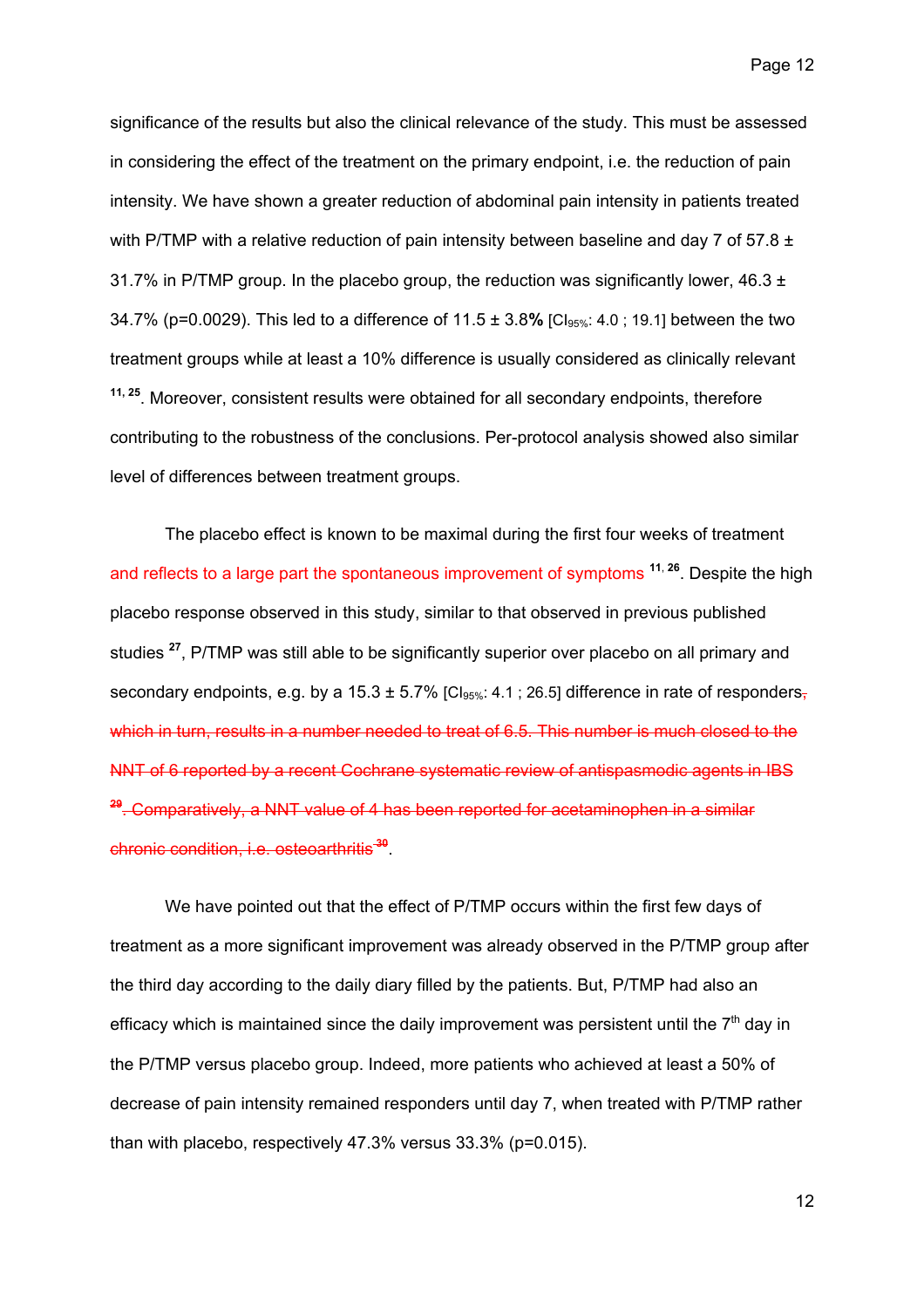Patients were included according to the strict Rome II criteria, which are conservative and underestimate the number of patients having functional intestinal disorders in general practice, e.g. when using Manning or Rome I criteria **<sup>28</sup>**. On the other hand, patients included in this study were likely to have a diagnosis of IBS and their characteristics at baseline were very similar to that reported in previous French epidemiological studies **28, 29**.

In this trial, to be as closed as possible of the usual conditions in primary care, patients previously treated with other antispasmodics before exacerbation of their abdominal pain were included when the daily dose of antispasmodics was stable prior to the inclusion. This choice might have altered our ability to show a significant difference between P/TMP treatment and placebo. This was not the case and a subgroup analysis carried out on the 77 patients receiving concomitant treatment even showed the superiority of P/TMP over placebo with about the same level of difference than that observed on the whole population (although not reaching the significance, p=0.078, probably due to the small sample size).

In conclusion, this placebo-controlled trial demonstrated that P/TMP is effective to provide a fast and significant relief of abdominal pain, during an acute exacerbation of pain, in IBS patients fulfilling Rome II criteria. Our results confirm that antispasmodics can be used on an as-needed basis. Although the population included in this study corresponds to the majority of IBS patients managed in primary care, results may not be applicable to long standing sufferers and patients having a high level of anxiety. Further studies are warranted to demonstrate the sustained efficacy of repeated on-demand treatment during long-term disease management.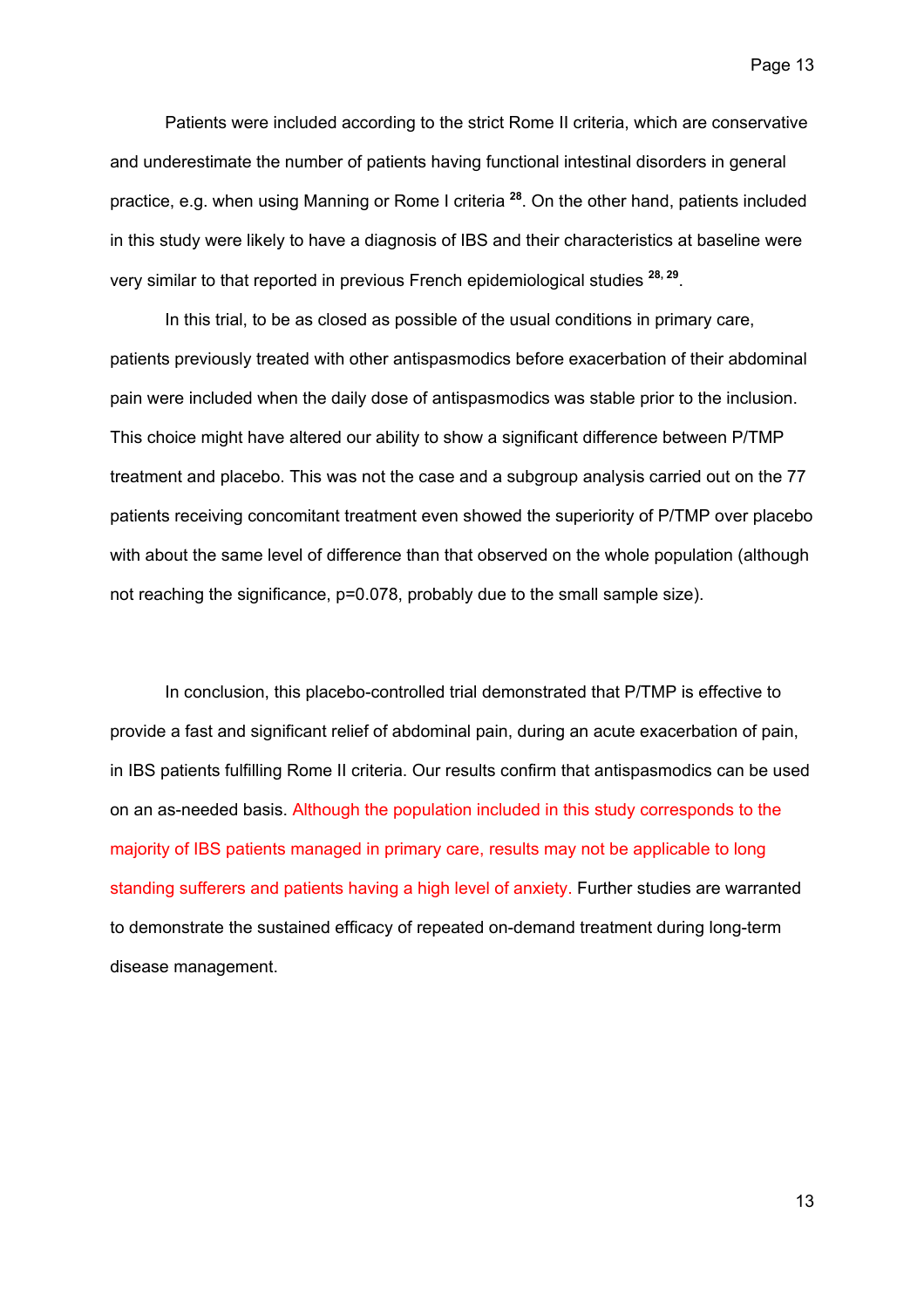## **References**

- 1. Thompson WG, Longstreth GF, Drossman DA, Heaton KW, Irvine EJ, Muller-Lissner SA. Functional bowel disorders and functional abdominal pain. Gut 1999;45 Suppl 2:II43-7.
- 2. Amouretti M, Le Pen C, Gaudin AF, Bommelaer G, Frexinos J, Ruszniewski P, Poynard T, Maurel F, Priol G, El Hasnaoui A. Impact of irritable bowel syndrome (IBS) on healthrelated quality of life (HRQL). Gastroenterol Clin Biol 2006;30:241-6.
- 3. Bouin M, Plourde V, Boivin M, Riberdy M, Lupien F, Laganiere M, Verrier P, Poitras P. Rectal distention testing in patients with irritable bowel syndrome: sensitivity, specificity, and predictive values of pain sensory thresholds. Gastroenterology 2002;122:1771-7.
- 4. Kumar D, Wingate D. Irritable bowel syndrome: a paroxysmal motor disorder. Lancet 1986;1:620-1.
- 5. Kellow JE, Phillips SF, Miller LJ, Zinsmeister AR. Dysmotility of the small intestine in irritable bowel syndrome. Gut 1988;29:1236-43.
- 6. Gorard DA, Libby GW, Farthing MJ. Ambulatory small intestinal motility in 'diarrhoea' predominant irritable bowel syndrome. Gut 1994;35:203-10.
- 7. Kellow JE, Phillips SF. Altered small bowel motility in irritable bowel syndrome is correlated with symptoms. Gastroenterology 1987;92:1885-93.
- 8. Spiller RC. Disturbances in large bowel motility. Baillieres Best Pract Res Clin Gastroenterol 1999;13:397-413.
- 9. Kumar D, Thompson PD, Wingate DL, Vesselinova-Jenkins CK, Libby G. Abnormal REM sleep in the irritable bowel syndrome. Gastroenterology 1992;103:12-7.
- 9. Delvaux M. Alterations of sensori-motor functions of the digestive tract in the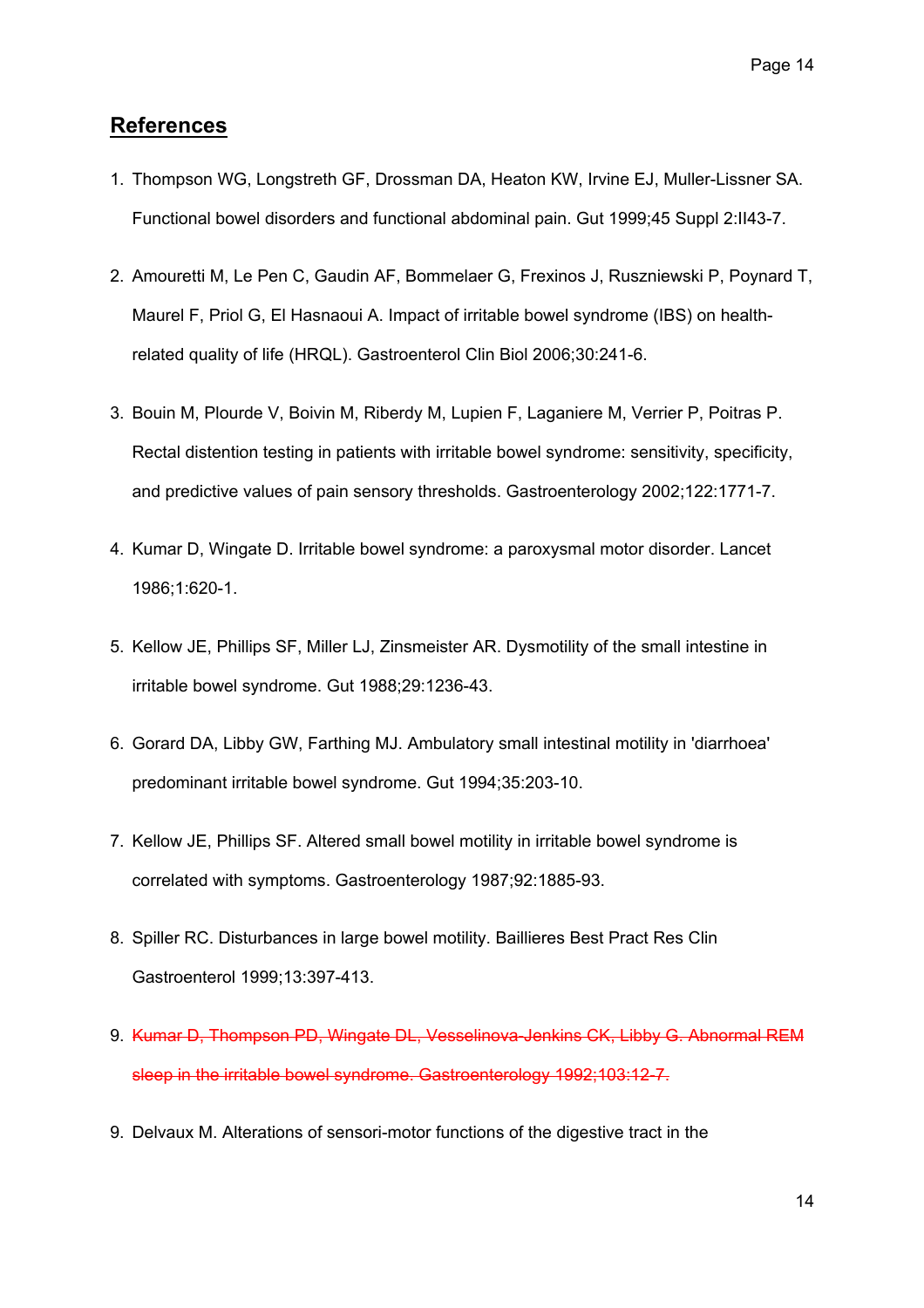pathophysiology of irritable bowel syndrome. Best Pract Res Clin Gastroenterol 2004;18:747-71.

- 10. Louvel D, Delvaux M, Staumont G, Camman F, Fioramonti J, Bueno L, Frexinos J. Intracolonic injection of glycerol: a model for abdominal pain in irritable bowel syndrome? Gastroenterology 1996;110:351-61.
- 11. Corazziari E, Bytzer P, Delvaux M, Holtmann G, Malagelada JR, Morris J, Muller-Lissner S, Spiller RC, Tack J, Whorwell PJ. Clinical trial guidelines for pharmacological treatment of irritable bowel syndrome. Aliment Pharmacol Ther 2003;18:569-80.
- 12. Committee for Proprietary Medicinal Products (CPMP). Points to consider on the evaluation of medicinal products for the treatment of irritable bowel syndrome. CPMP/EWP/785/97, <http://www.emea.eu.int/pdfs/human/ewp/078597en.pdf>(accessed 25<sup>th</sup> October 2006)
- 13. Spiller RC. Problems and challenges in the design of irritable bowel syndrome clinical trials: experience from published trials. Am J Med 1999;107:91-7S.
- 14. Lipman R, Covi L. Outpatient treatment of neurotic depression: medication and group psychotherapy. In: Spitzer RL, Klein DL, eds. Evaluation of the psychological therapies. Baltimore, MD: John Hopkins University Press, 1976.
- 15. Akehurst R, Kaltenthaler E. Treatment of irritable bowel syndrome: a review of randomised controlled trials. Gut 2001;48:272-82.
- 16. Hahn B, Watson M, Yan S, Gunput D, Heuijerjans J. Irritable bowel syndrome symptom patterns: frequency, duration, and severity. Dig Dis Sci 1998;43:2715-8.
- 17. [Tillisch K](http://www.ncbi.nlm.nih.gov/entrez/query.fcgi?db=pubmed&cmd=Search&itool=pubmed_Abstract&term=%22Tillisch+K%22%5BAuthor%5D), [Labus JS](http://www.ncbi.nlm.nih.gov/entrez/query.fcgi?db=pubmed&cmd=Search&itool=pubmed_Abstract&term=%22Labus+JS%22%5BAuthor%5D), [Naliboff BD](http://www.ncbi.nlm.nih.gov/entrez/query.fcgi?db=pubmed&cmd=Search&itool=pubmed_Abstract&term=%22Naliboff+BD%22%5BAuthor%5D), [Bolus R,](http://www.ncbi.nlm.nih.gov/entrez/query.fcgi?db=pubmed&cmd=Search&itool=pubmed_Abstract&term=%22Bolus+R%22%5BAuthor%5D) [Shetzline M](http://www.ncbi.nlm.nih.gov/entrez/query.fcgi?db=pubmed&cmd=Search&itool=pubmed_Abstract&term=%22Shetzline+M%22%5BAuthor%5D), [Mayer EA,](http://www.ncbi.nlm.nih.gov/entrez/query.fcgi?db=pubmed&cmd=Search&itool=pubmed_Abstract&term=%22Mayer+EA%22%5BAuthor%5D) [Chang L](http://www.ncbi.nlm.nih.gov/entrez/query.fcgi?db=pubmed&cmd=Search&itool=pubmed_Abstract&term=%22Chang+L%22%5BAuthor%5D). Characterization of the alternating bowel habit subtype in patients with irritable bowel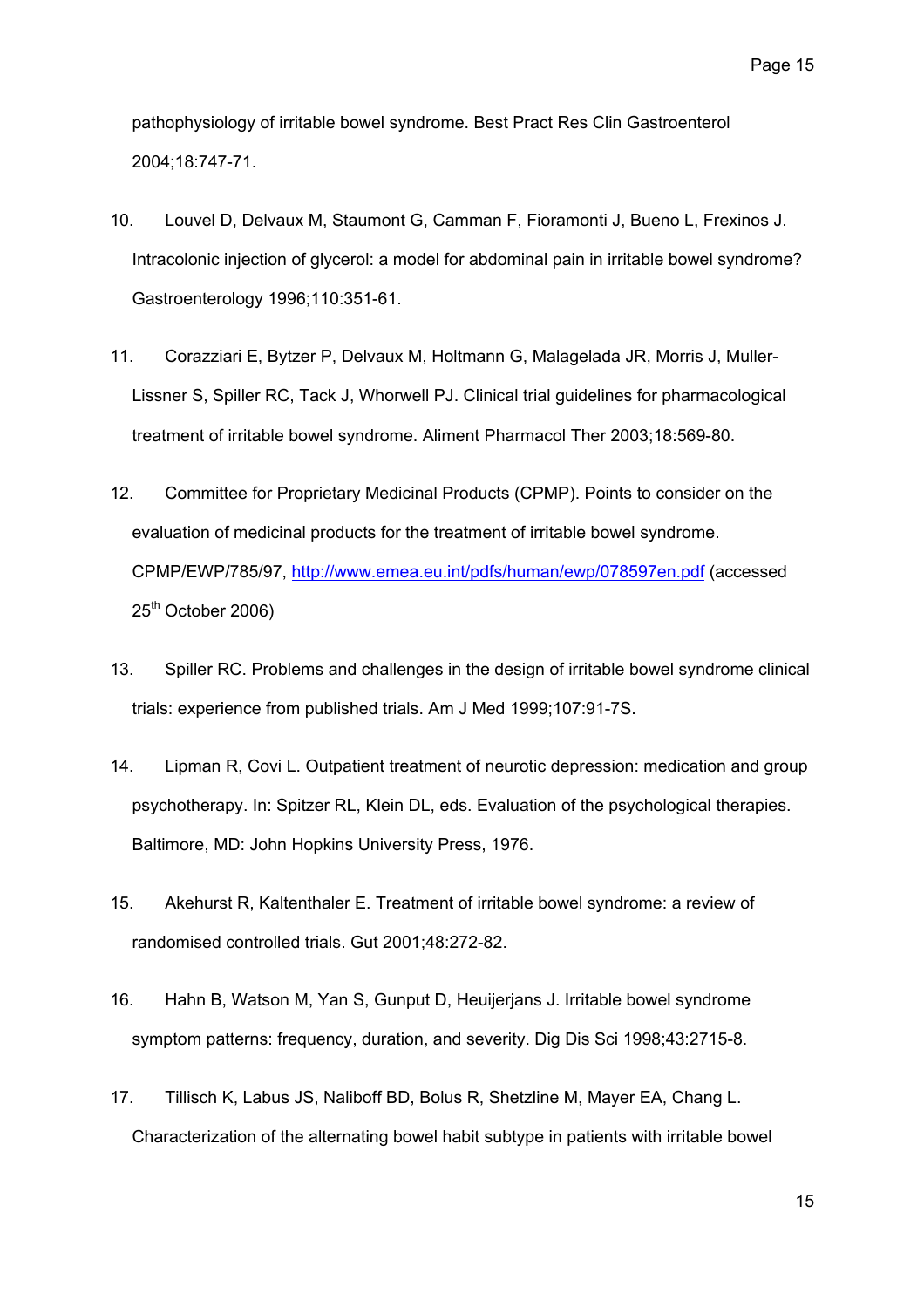syndrome. Am J Gastroenterol 2005;100:896-904.

- 18. Camilleri M. Management of the irritable bowel syndrome. Gastroenterology 2001;120:652-68.
- 19. Irvine E, Whitehead W, Chey W, Matsueda K, Shaw M, Talley N, Veldhuyzen Van Zanten S. Design of treatment trials for functional gastrointestinal disorders. Gastroenterology 2006;130:1538-51.
- 20. Poynard T, Naveau S, Mory B, Chaput JC. Meta-analysis of smooth muscle relaxants in the treatment of irritable bowel syndrome. Aliment Pharmacol Ther 1994;8:499-510.
- 21. Poynard T, Regimbeau C, Benhamou Y. Meta-analysis of smooth muscle relaxants in the treatment of irritable bowel syndrome. Aliment Pharmacol Ther 2001;15:355-61.
- 22. Jailwala J, Imperiale TF, Kroenke K. Pharmacologic treatment of the irritable bowel syndrome: a systematic review of randomized, controlled trials. Ann Intern Med 2000;133:136-47.
- 23. Lesbros-Pantoflickova D, Michetti P, Fried M, Beglinger C, Blum AL. Meta-analysis: The treatment of irritable bowel syndrome. Aliment Pharmacol Ther 2004;20:1253-69.
- 24. [Chassany O,](http://www.ncbi.nlm.nih.gov/entrez/query.fcgi?db=pubmed&cmd=Search&itool=pubmed_Abstract&term=%22Chassany+O%22%5BAuthor%5D) [Le-Jeunne P](http://www.ncbi.nlm.nih.gov/entrez/query.fcgi?db=pubmed&cmd=Search&itool=pubmed_Abstract&term=%22Le%2DJeunne+P%22%5BAuthor%5D), [Duracinsky M](http://www.ncbi.nlm.nih.gov/entrez/query.fcgi?db=pubmed&cmd=Search&itool=pubmed_Abstract&term=%22Duracinsky+M%22%5BAuthor%5D), [Schwalm MS](http://www.ncbi.nlm.nih.gov/entrez/query.fcgi?db=pubmed&cmd=Search&itool=pubmed_Abstract&term=%22Schwalm+MS%22%5BAuthor%5D), [Mathieu M.](http://www.ncbi.nlm.nih.gov/entrez/query.fcgi?db=pubmed&cmd=Search&itool=pubmed_Abstract&term=%22Mathieu+M%22%5BAuthor%5D) Discrepancies between patient-reported outcomes and clinician-reported outcomes in chronic venous disease, irritable bowel syndrome, and peripheral arterial occlusive disease. Value Health 2006;9:39-46.
- 25. Bardhan KD, Bodemer G, Geldof H, Scutz E, Health A, Mills JG, Jacques LA. A double-blind, randomized, placebo-controlled dose-ranging study to evaluate the efficacy of alosetron in the treatment of irritable bowel syndrome. Aliment Pharmacol Ther 2000;14:23-34.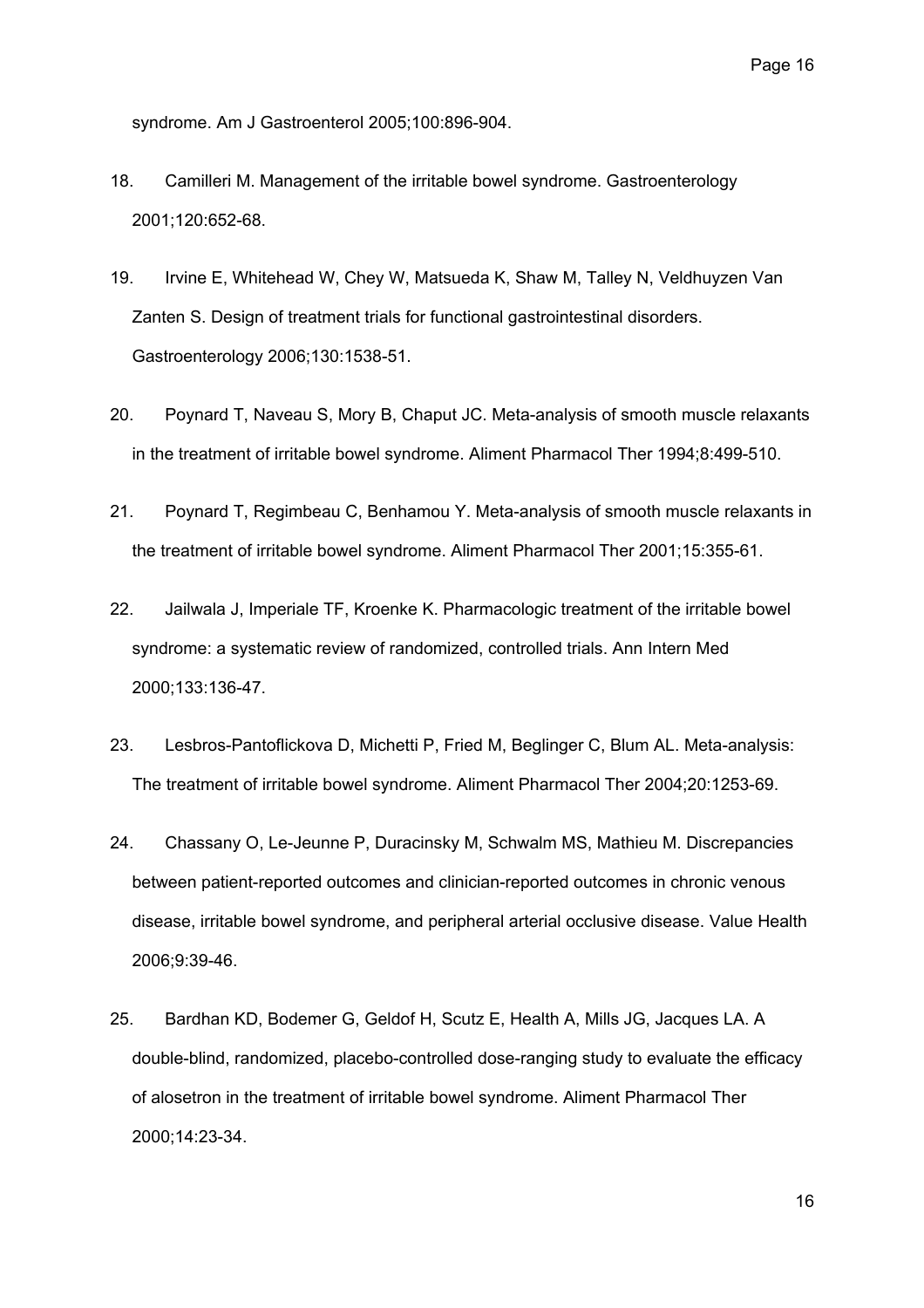- 26. Pitz M, cheang M, Bernstein CN. Defining the predictors of the placebo response in irritable bowel syndrome. Clin Gastroenterol Hepatol 2005;3:237-47.
- 27. [Patel SM,](http://www.ncbi.nlm.nih.gov/entrez/query.fcgi?db=pubmed&cmd=Search&itool=pubmed_Abstract&term=%22Patel+SM%22%5BAuthor%5D) [Stason WB](http://www.ncbi.nlm.nih.gov/entrez/query.fcgi?db=pubmed&cmd=Search&itool=pubmed_Abstract&term=%22Stason+WB%22%5BAuthor%5D), [Legedza A,](http://www.ncbi.nlm.nih.gov/entrez/query.fcgi?db=pubmed&cmd=Search&itool=pubmed_Abstract&term=%22Legedza+A%22%5BAuthor%5D) [Ock SM](http://www.ncbi.nlm.nih.gov/entrez/query.fcgi?db=pubmed&cmd=Search&itool=pubmed_Abstract&term=%22Ock+SM%22%5BAuthor%5D), [Kaptchuk TJ](http://www.ncbi.nlm.nih.gov/entrez/query.fcgi?db=pubmed&cmd=Search&itool=pubmed_Abstract&term=%22Kaptchuk+TJ%22%5BAuthor%5D), [Conboy L](http://www.ncbi.nlm.nih.gov/entrez/query.fcgi?db=pubmed&cmd=Search&itool=pubmed_Abstract&term=%22Conboy+L%22%5BAuthor%5D), [Canenguez K](http://www.ncbi.nlm.nih.gov/entrez/query.fcgi?db=pubmed&cmd=Search&itool=pubmed_Abstract&term=%22Canenguez+K%22%5BAuthor%5D), [Park JK,](http://www.ncbi.nlm.nih.gov/entrez/query.fcgi?db=pubmed&cmd=Search&itool=pubmed_Abstract&term=%22Park+JK%22%5BAuthor%5D) [Kelly E,](http://www.ncbi.nlm.nih.gov/entrez/query.fcgi?db=pubmed&cmd=Search&itool=pubmed_Abstract&term=%22Kelly+E%22%5BAuthor%5D) [Jacobson E,](http://www.ncbi.nlm.nih.gov/entrez/query.fcgi?db=pubmed&cmd=Search&itool=pubmed_Abstract&term=%22Jacobson+E%22%5BAuthor%5D) [Kerr CE,](http://www.ncbi.nlm.nih.gov/entrez/query.fcgi?db=pubmed&cmd=Search&itool=pubmed_Abstract&term=%22Kerr+CE%22%5BAuthor%5D) [Lembo AJ](http://www.ncbi.nlm.nih.gov/entrez/query.fcgi?db=pubmed&cmd=Search&itool=pubmed_Abstract&term=%22Lembo+AJ%22%5BAuthor%5D). The placebo effect in irritable bowel syndrome trials: a meta-analysis. Neurogastroenterol Motil 2005;17:332-40.
- 29. [Quartero AO,](http://www.ncbi.nlm.nih.gov/entrez/query.fcgi?db=pubmed&cmd=Search&itool=pubmed_Abstract&term=%22Quartero+AO%22%5BAuthor%5D) [Meineche-Schmidt V](http://www.ncbi.nlm.nih.gov/entrez/query.fcgi?db=pubmed&cmd=Search&itool=pubmed_Abstract&term=%22Meineche%2DSchmidt+V%22%5BAuthor%5D), [Muris J,](http://www.ncbi.nlm.nih.gov/entrez/query.fcgi?db=pubmed&cmd=Search&itool=pubmed_Abstract&term=%22Muris+J%22%5BAuthor%5D) [Rubin G](http://www.ncbi.nlm.nih.gov/entrez/query.fcgi?db=pubmed&cmd=Search&itool=pubmed_Abstract&term=%22Rubin+G%22%5BAuthor%5D), [de Wit N.](http://www.ncbi.nlm.nih.gov/entrez/query.fcgi?db=pubmed&cmd=Search&itool=pubmed_Abstract&term=%22de+Wit+N%22%5BAuthor%5D) Bulking agents, antispasmodic and antidepressant medication for the treatment of irritable bowel syndrome. Cochrane Database Syst Rev 2005;2:CD003460.
- 30. [Zhang W,](http://www.ncbi.nlm.nih.gov/entrez/query.fcgi?db=pubmed&cmd=Search&itool=pubmed_Abstract&term=%22Zhang+W%22%5BAuthor%5D) [Doherty M,](http://www.ncbi.nlm.nih.gov/entrez/query.fcgi?db=pubmed&cmd=Search&itool=pubmed_Abstract&term=%22Doherty+M%22%5BAuthor%5D) [Arden N](http://www.ncbi.nlm.nih.gov/entrez/query.fcgi?db=pubmed&cmd=Search&itool=pubmed_Abstract&term=%22Arden+N%22%5BAuthor%5D), [Bannwarth B](http://www.ncbi.nlm.nih.gov/entrez/query.fcgi?db=pubmed&cmd=Search&itool=pubmed_Abstract&term=%22Bannwarth+B%22%5BAuthor%5D), [Bijlsma J](http://www.ncbi.nlm.nih.gov/entrez/query.fcgi?db=pubmed&cmd=Search&itool=pubmed_Abstract&term=%22Bijlsma+J%22%5BAuthor%5D), [Gunther KP,](http://www.ncbi.nlm.nih.gov/entrez/query.fcgi?db=pubmed&cmd=Search&itool=pubmed_Abstract&term=%22Gunther+KP%22%5BAuthor%5D) [Hauselmann](http://www.ncbi.nlm.nih.gov/entrez/query.fcgi?db=pubmed&cmd=Search&itool=pubmed_Abstract&term=%22Hauselmann+HJ%22%5BAuthor%5D)  [HJ](http://www.ncbi.nlm.nih.gov/entrez/query.fcgi?db=pubmed&cmd=Search&itool=pubmed_Abstract&term=%22Hauselmann+HJ%22%5BAuthor%5D), [Herrero-Beaumont G](http://www.ncbi.nlm.nih.gov/entrez/query.fcgi?db=pubmed&cmd=Search&itool=pubmed_Abstract&term=%22Herrero%2DBeaumont+G%22%5BAuthor%5D), [Jordan K](http://www.ncbi.nlm.nih.gov/entrez/query.fcgi?db=pubmed&cmd=Search&itool=pubmed_Abstract&term=%22Jordan+K%22%5BAuthor%5D), [Kaklamanis P,](http://www.ncbi.nlm.nih.gov/entrez/query.fcgi?db=pubmed&cmd=Search&itool=pubmed_Abstract&term=%22Kaklamanis+P%22%5BAuthor%5D) [Leeb B,](http://www.ncbi.nlm.nih.gov/entrez/query.fcgi?db=pubmed&cmd=Search&itool=pubmed_Abstract&term=%22Leeb+B%22%5BAuthor%5D) [Lequesne M](http://www.ncbi.nlm.nih.gov/entrez/query.fcgi?db=pubmed&cmd=Search&itool=pubmed_Abstract&term=%22Lequesne+M%22%5BAuthor%5D), [Lohmander S,](http://www.ncbi.nlm.nih.gov/entrez/query.fcgi?db=pubmed&cmd=Search&itool=pubmed_Abstract&term=%22Lohmander+S%22%5BAuthor%5D) [Mazieres B](http://www.ncbi.nlm.nih.gov/entrez/query.fcgi?db=pubmed&cmd=Search&itool=pubmed_Abstract&term=%22Mazieres+B%22%5BAuthor%5D), [Martin-Mola E,](http://www.ncbi.nlm.nih.gov/entrez/query.fcgi?db=pubmed&cmd=Search&itool=pubmed_Abstract&term=%22Martin%2DMola+E%22%5BAuthor%5D) [Pavelka K](http://www.ncbi.nlm.nih.gov/entrez/query.fcgi?db=pubmed&cmd=Search&itool=pubmed_Abstract&term=%22Pavelka+K%22%5BAuthor%5D), [Pendleton A](http://www.ncbi.nlm.nih.gov/entrez/query.fcgi?db=pubmed&cmd=Search&itool=pubmed_Abstract&term=%22Pendleton+A%22%5BAuthor%5D), [Punzi L](http://www.ncbi.nlm.nih.gov/entrez/query.fcgi?db=pubmed&cmd=Search&itool=pubmed_Abstract&term=%22Punzi+L%22%5BAuthor%5D), [Swoboda B,](http://www.ncbi.nlm.nih.gov/entrez/query.fcgi?db=pubmed&cmd=Search&itool=pubmed_Abstract&term=%22Swoboda+B%22%5BAuthor%5D) [Varatojo R,](http://www.ncbi.nlm.nih.gov/entrez/query.fcgi?db=pubmed&cmd=Search&itool=pubmed_Abstract&term=%22Varatojo+R%22%5BAuthor%5D) [Verbruggen G](http://www.ncbi.nlm.nih.gov/entrez/query.fcgi?db=pubmed&cmd=Search&itool=pubmed_Abstract&term=%22Verbruggen+G%22%5BAuthor%5D), [Zimmermann-Gorska I](http://www.ncbi.nlm.nih.gov/entrez/query.fcgi?db=pubmed&cmd=Search&itool=pubmed_Abstract&term=%22Zimmermann%2DGorska+I%22%5BAuthor%5D), [Dougados M;](http://www.ncbi.nlm.nih.gov/entrez/query.fcgi?db=pubmed&cmd=Search&itool=pubmed_Abstract&term=%22Dougados+M%22%5BAuthor%5D) [EULAR Standing Committee for](http://www.ncbi.nlm.nih.gov/entrez/query.fcgi?db=pubmed&cmd=Search&itool=pubmed_Abstract&term=%22EULAR+Standing+Committee+for+International+Clinical+Studies+Including+Therapeutics+%28ESCISIT%29%22%5BCorporate+Author%5D)  [International Clinical Studies Including Therapeutics \(ESCISIT\).](http://www.ncbi.nlm.nih.gov/entrez/query.fcgi?db=pubmed&cmd=Search&itool=pubmed_Abstract&term=%22EULAR+Standing+Committee+for+International+Clinical+Studies+Including+Therapeutics+%28ESCISIT%29%22%5BCorporate+Author%5D) EULAR evidence based recommendations for the management of hip osteoarthritis: report of a task force of the EULAR Standing Committee for International Clinical Studies Including Therapeutics (ESCISIT). Ann Rheum Dis 2005;64:669-81.
- 28. Bommelaer G, Poynard T, Le Pen C, Gaudin AF, Maurel F, Priol G, Amouretti M, Frexinos J, Rusniewski P, El Hasnaoui A. Prevalence of irritable bowel syndrome (IBS) and variability of diagnostic criteria. Gastroenterol Clin Biol 2004;28:554-61.
- 29. Dapoigny M, Bellanger J, Bonaz B, Bruley des Varannes S, Bueno L, Coffin B, Ducrotte P, Flourié B, Lemann M, Lepicard A, Reigneau O. Irritable bowel syndrome in France: a common, debilitating and costly disorder. Eur J Gastroenterol Hepatol 2004;16:995-1001.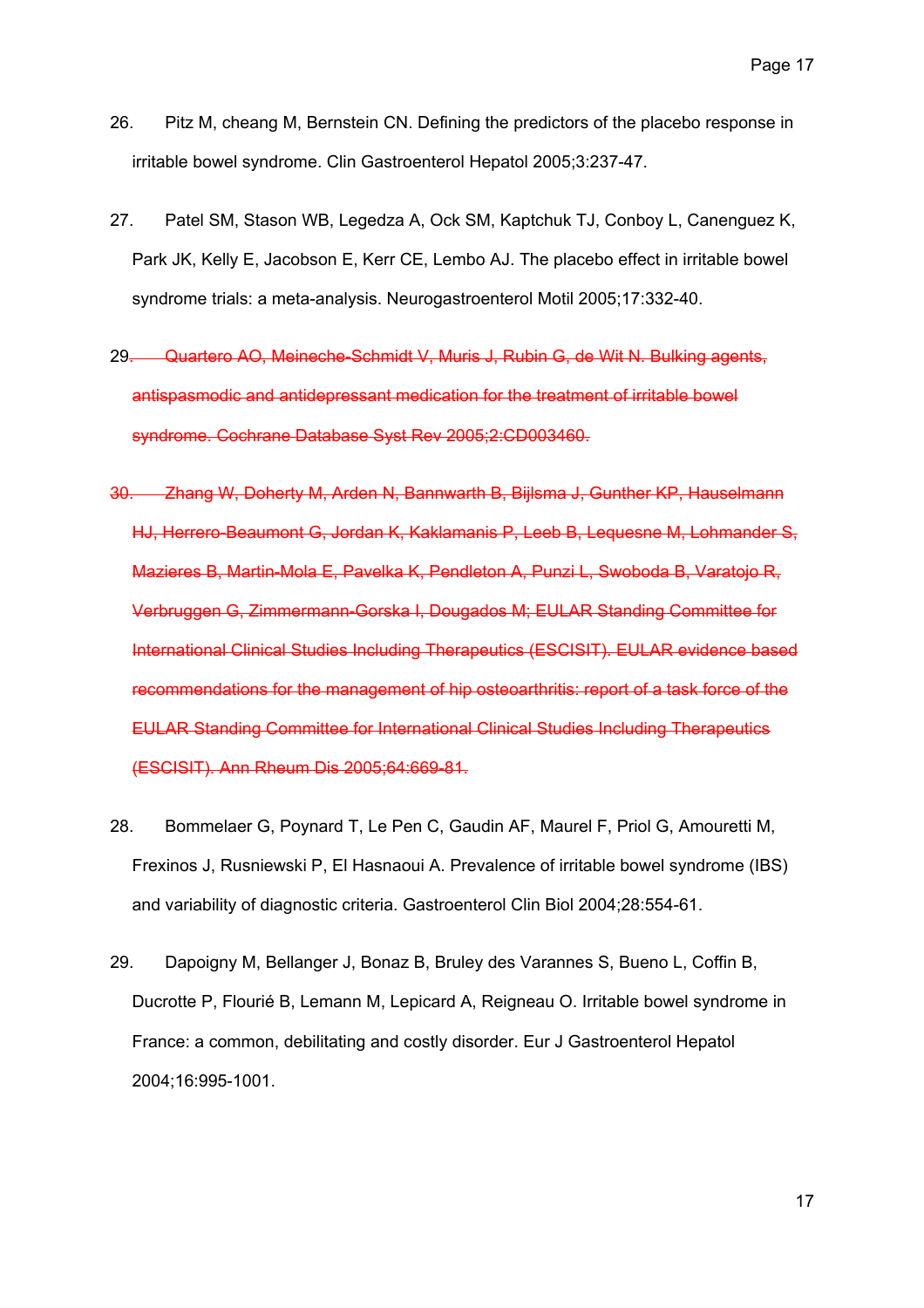|                                                                               | <b>P/TMP</b>   | <b>Placebo</b> |           |  |
|-------------------------------------------------------------------------------|----------------|----------------|-----------|--|
|                                                                               | $n = 151$      | $n = 149$      | р         |  |
| Age (yr)*                                                                     | $47 \pm 15$    | $47 \pm 14$    | <b>NS</b> |  |
| Gender (female)**                                                             | 109 (72)       | 109 (73)       | <b>NS</b> |  |
| Duration of IBS Symptoms (yr)*                                                | $3.7 \pm 2.8$  | $3.6 \pm 2.4$  | <b>NS</b> |  |
| Bowel habit and other symptoms                                                |                |                |           |  |
| commonly associated with IBS**                                                |                |                |           |  |
| Constipation                                                                  | 75 (50)        | 70 (47)        | <b>NS</b> |  |
| <b>Diarrhea</b>                                                               | 58 (38)        | 56 (38)        | <b>NS</b> |  |
| <b>Bloating</b>                                                               | 146 (97)       | 142 (95)       | <b>NS</b> |  |
| Gas                                                                           | 140 (93)       | 130 (87)       | NS        |  |
| Frequency of pain episodes**                                                  |                |                |           |  |
| Daily                                                                         | 42 (28)        | 51(34)         |           |  |
| 1 to 3 times / week                                                           | 61(40)         | 60 (40)        | <b>NS</b> |  |
| Several per month                                                             | 40 (27)        | 28 (19)        |           |  |
| Monthly                                                                       | 8(5)           | 10(7)          |           |  |
| Pain intensity (Visual Analog Scale)*                                         | $62.0 \pm 9.0$ | $61.8 \pm 8.5$ | <b>NS</b> |  |
| <b>COVI Anxiety scale score*</b>                                              |                |                |           |  |
| $(min-max: 0-12)$                                                             | $3.4 \pm 1.6$  | $3.5 \pm 1.7$  | <b>NS</b> |  |
| Number of patients with concomitant<br>antispasmodic agent prior to inclusion | 39             | 38             | <b>NS</b> |  |

Table 1. Demographic characteristics and symptoms of IBS patients at baseline

*\* Mean ± SD; \*\* n (%)* 

*Visual analog scale of pain intensity ranging from 0 to 100 (maximal pain)*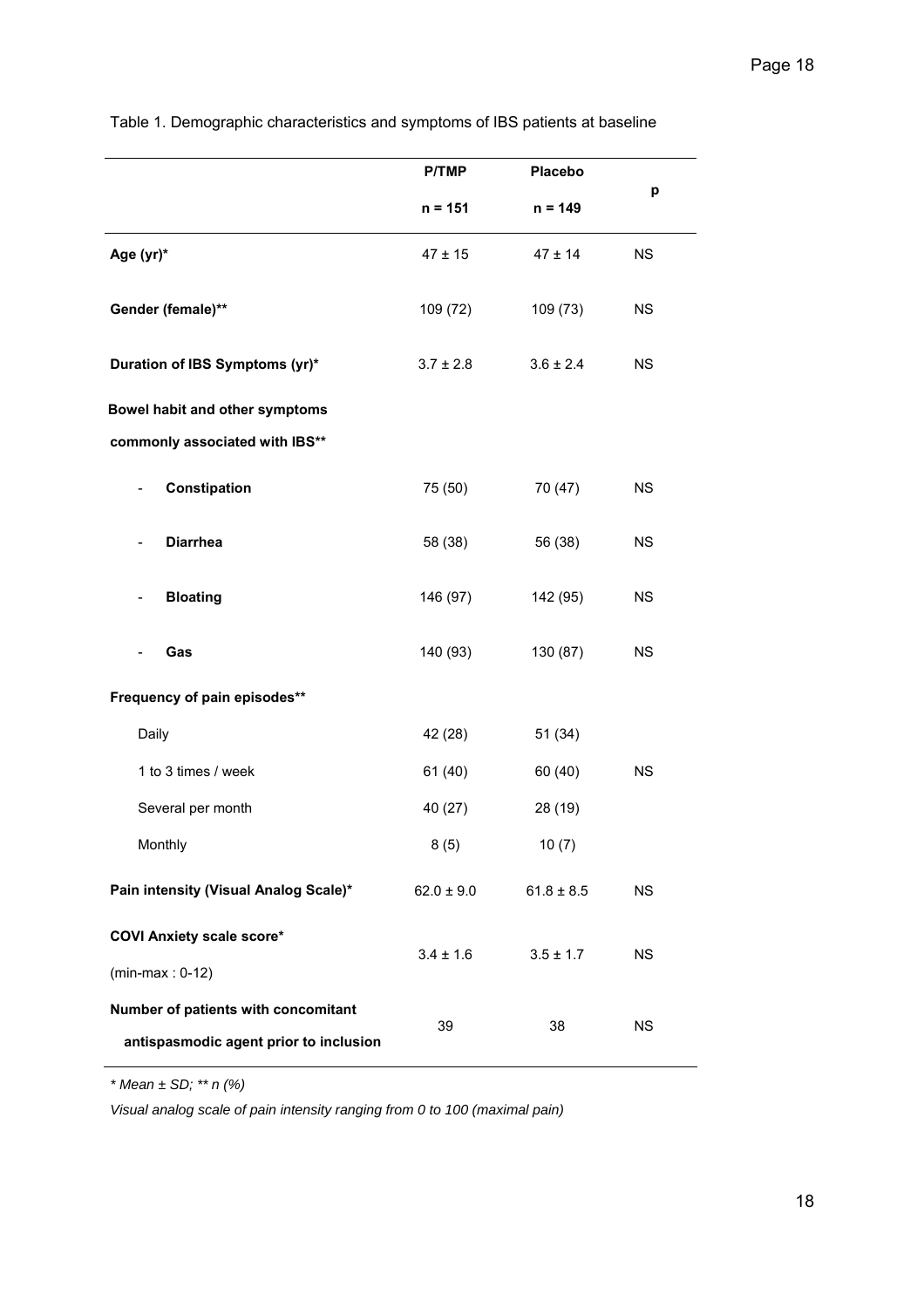Table 2. Abdominal pain intensity at baseline and day 7 (Recording at the visits with the GPs) in the intent to treat population

| <b>Pain intensity (Visual Analog Scale)</b>         | $P/TMP*$        | Placebo*        | Δ**                           | p      |
|-----------------------------------------------------|-----------------|-----------------|-------------------------------|--------|
| ITT population (n=300)                              | $n = 151$       | $n = 149$       |                               |        |
| Day 0 (mm)                                          | $62.0 \pm 9.0$  | $61.8 \pm 8.5$  |                               | 0.918  |
| Day 7 (mm)                                          | $25.9 \pm 20.0$ | $33.8 \pm 23.2$ |                               | 0.004  |
| Absolute reduction (mm)<br>(Day 7 – Day 0)          | $36.1 \pm 21.0$ | $28.1 \pm 21.7$ | $8.0 \pm 2.5$<br>[3.1; 12.9]  | 0.001  |
| Relative reduction (%)<br>$((Day 7 - Day 0)/Day 0)$ | $57.8 \pm 31.7$ | $46.3 \pm 34.7$ | $11.5 \pm 3.8$<br>[4.0; 19.1] | 0.0029 |
| Responders (%) ***                                  | 62.3%           | 47.0%           | 15.3%                         | 0.011  |

*\* n, Mean ± SD; visual analog scale of pain intensity ranging from 0 to 100 (maximal pain)* 

*\*\* Difference between groups: mean (CI95%)* 

*\*\*\* A responder was defined as having a decrease of at least 50% of pain intensity on the visual analog scale between the assessments of baseline and day 7*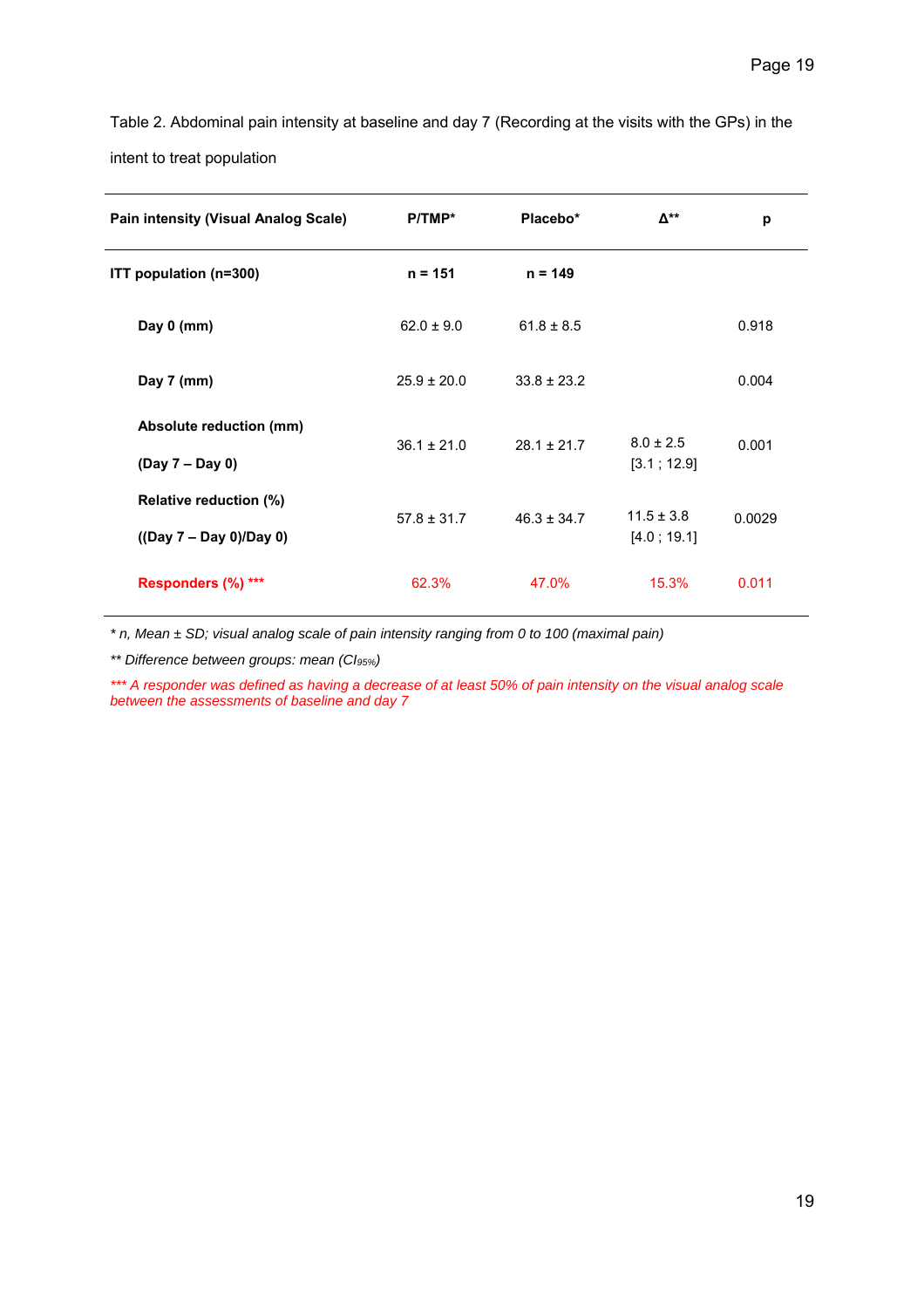Figure 1. Flow chart of patients randomised in the trial.

Figure 2. Evolution of the daily assessment of pain intensity (diary)

The mean (± SE) daily VAS pain values in each group are presented. The difference between groups is statistically significant at days 4, 5 and 7.

Figure 3. Evolution of the daily assessment of pain relief (diary)

Percentage of patients who answered "a lot" or "complete" pain relief on a 5-point Likert Scale (for clarity, the data have been pooled: "a lot" and "complete relief" have been represented).

The difference between groups is statistically significant from  $3<sup>rd</sup>$  day until the  $7<sup>th</sup>$  day (p values shown on the graph.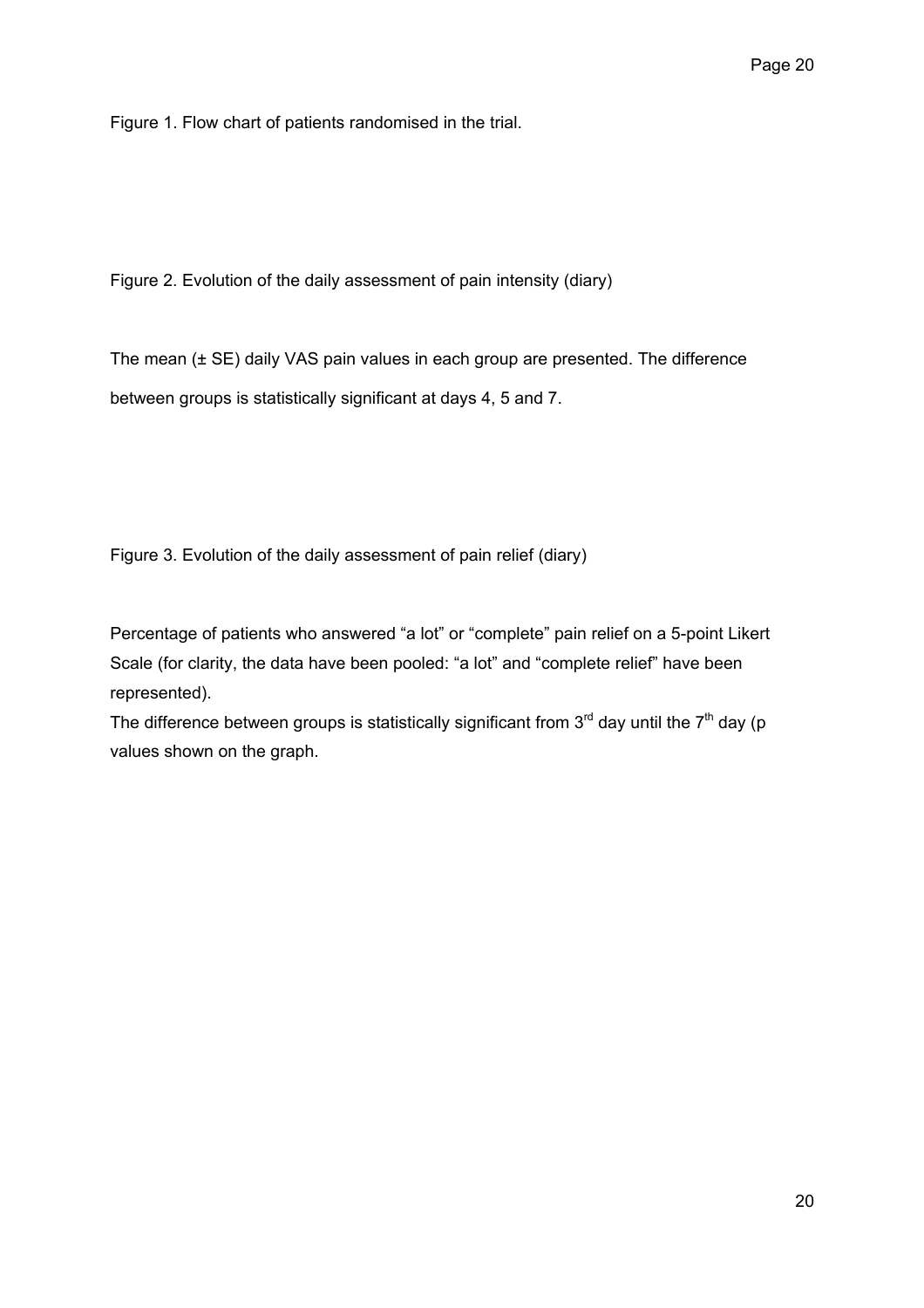

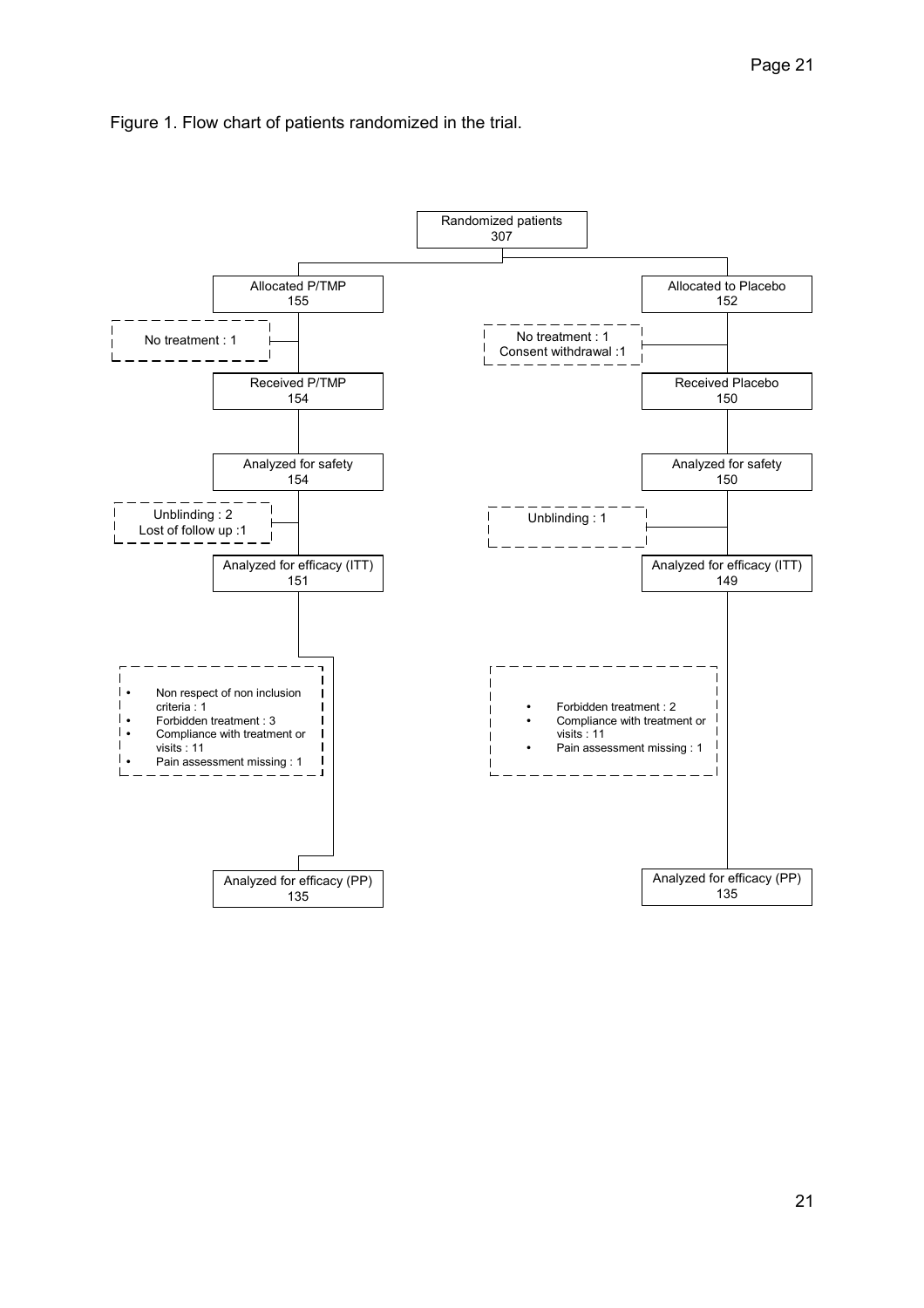

Figure 2. Evolution of the daily assessment of pain intensity (diary)

The mean (± SD) daily VAS pain values in each group are presented. The difference between groups is statistically significant at days 4, 5 and 7.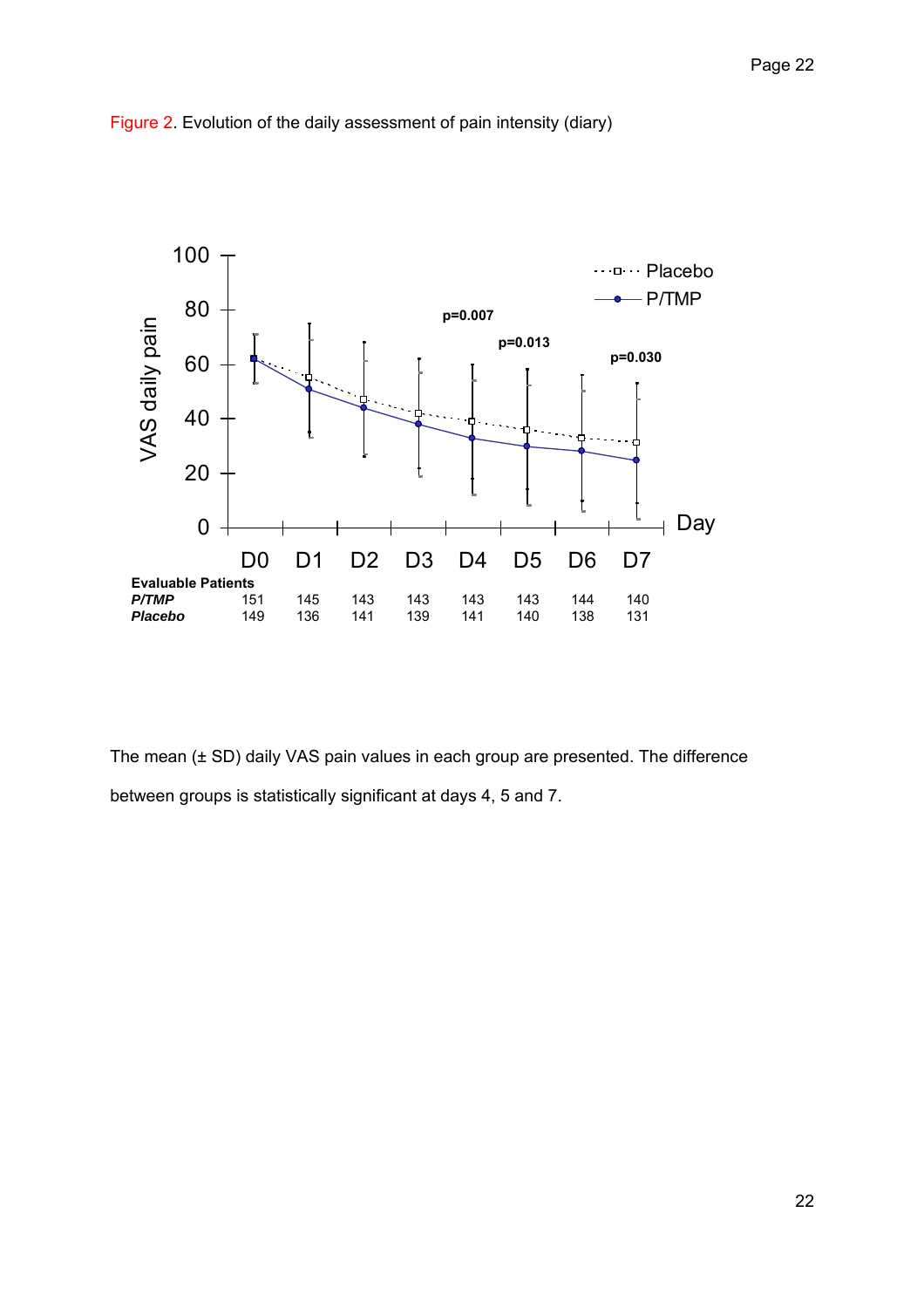

Figure 3. Evolution of the daily assessment of pain relief (diary)

Percentage of patients who answered "a lot" or "complete" pain relief on a 5-point Likert Scale (for clarity, the data have been pooled: "a lot" and "complete relief" have been represented).

The difference between groups is statistically significant from  $3<sup>rd</sup>$  day until the  $7<sup>th</sup>$  day (p values shown on the graph.